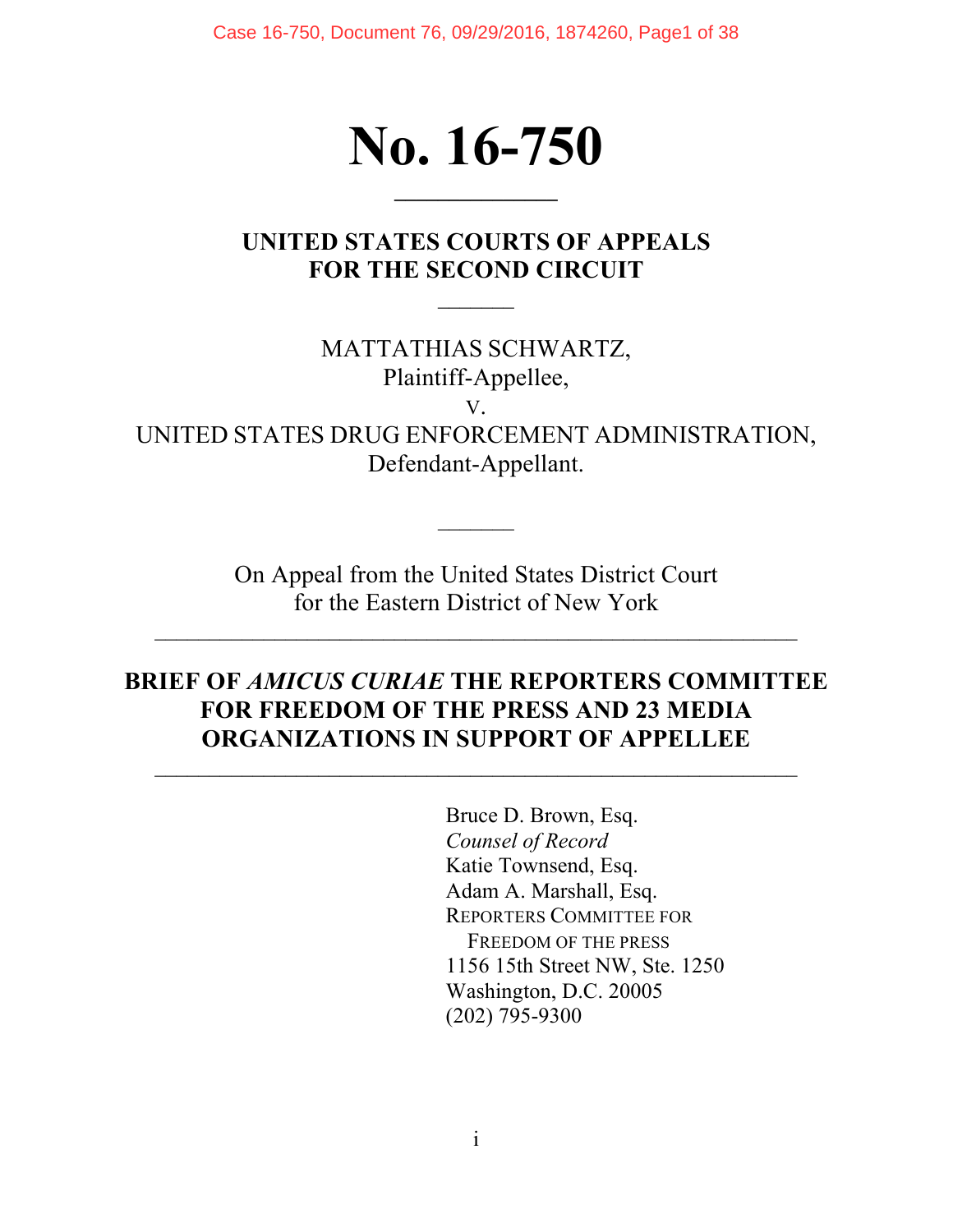## **LIST OF** *AMICI CURIAE*

- 1. American Society of News Editors
- 2. Association of Alternative Newsmedia
- 3. Association of American Publishers, Inc.
- 4. The E.W. Scripps Company
- 5. First Look Media Works, Inc.
- 6. Gannett Co., Inc.
- 7. International Documentary Assn.
- 8. Investigative Reporting Workshop at American University
- 9. The McClatchy Company
- 10. The Media Consortium
- 11. Media Law Resource Center
- 12. MPA The Association of Magazine Media
- 13. The National Press Club
- 14. National Press Photographers Association
- 15. NBCUniversal Media, LLC
- 16. The New York Times Company
- 17. The NewsGuild CWA
- 18. Online News Association
- 19. Radio Television Digital News Association
- 20. The Reporters Committee for Freedom of the Press
- 21. Society of Professional **Journalists**
- 22. Tully Center for Free Speech
- 23. The Washington Post
- 24. WNYC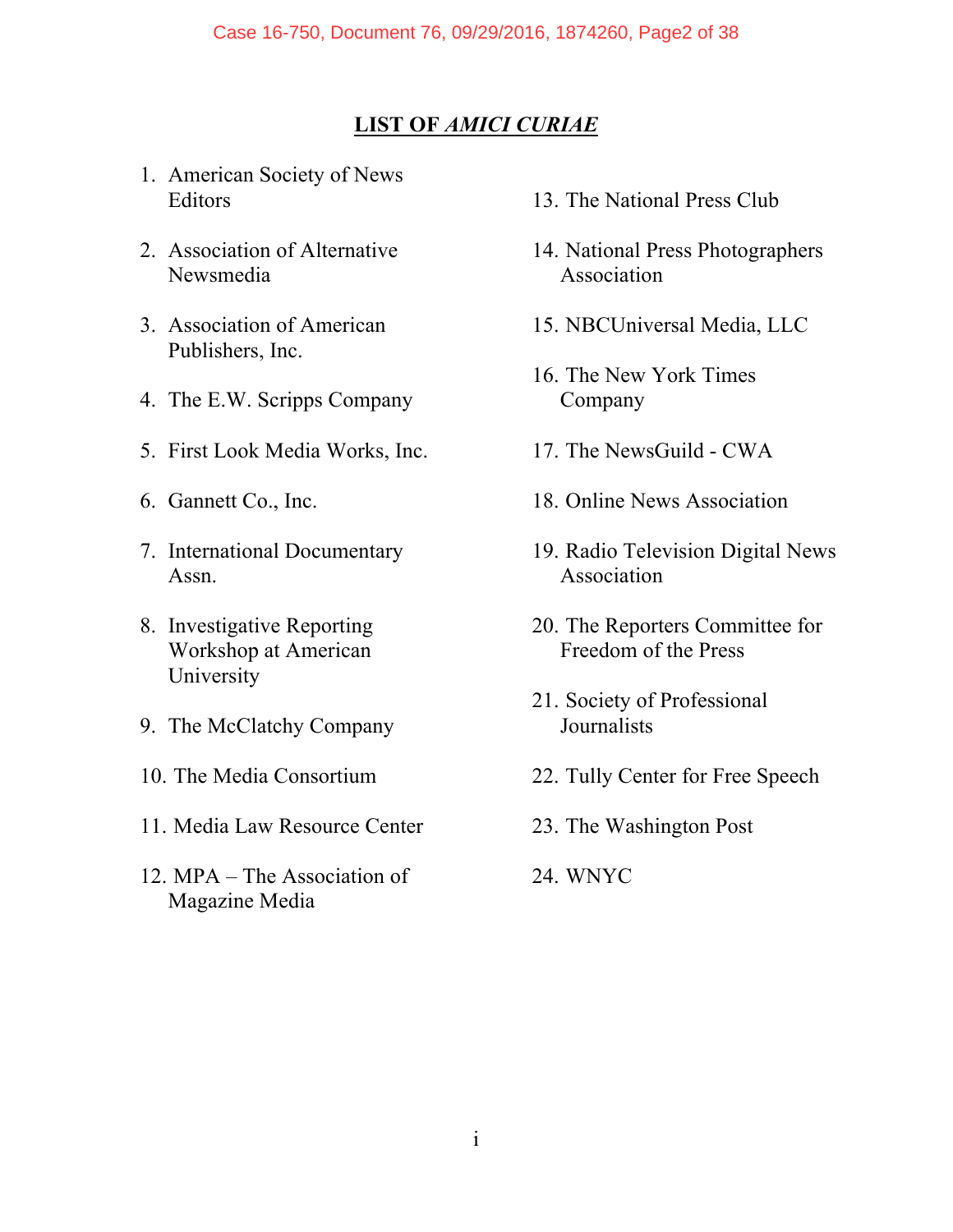# **TABLE OF CONTENTS**

| $\mathbf{I}$ . | Congress intended for courts to conduct meaningful, independent review<br>of agency exemption claims under FOIA, and to use in camera review as<br>a tool to aid in the de novo evaluation of the propriety of agency |  |
|----------------|-----------------------------------------------------------------------------------------------------------------------------------------------------------------------------------------------------------------------|--|
| II.            | The District Court's thorough review of the DEA's exemption claim in                                                                                                                                                  |  |
| III.           | The value of <i>de novo</i> and <i>in camera</i> review by the courts is particularly<br>important in FOIA cases involving the assertion of Exemption $7(E)$ 11                                                       |  |
|                |                                                                                                                                                                                                                       |  |
|                |                                                                                                                                                                                                                       |  |
|                | APPENDIX A: IDENTITY AND INTEREST OF AMICI CURIAE  16                                                                                                                                                                 |  |
|                | APPENDIX B: CORPORATE DISCLOSURE STATEMENTS OF AMICI                                                                                                                                                                  |  |
|                |                                                                                                                                                                                                                       |  |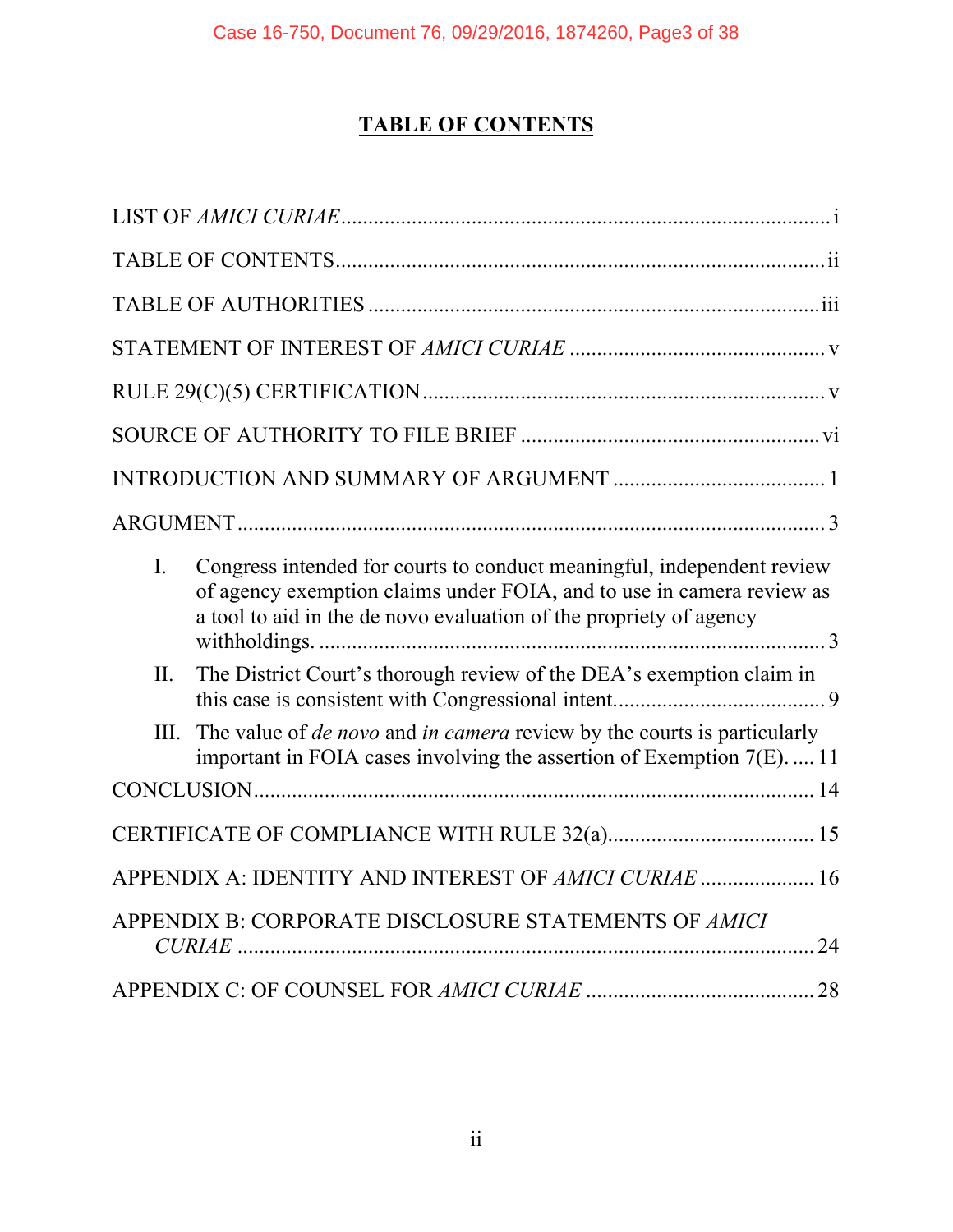# **TABLE OF AUTHORITIES**

## **Cases**

| Cowles Commc'ns, Inc. v. U.S. Dep't of Justice, 325 F. Supp. 726                 |
|----------------------------------------------------------------------------------|
|                                                                                  |
| Environmental Protection Agency v. Mink, 410 U.S. 73 (1973)  4, 5                |
|                                                                                  |
|                                                                                  |
|                                                                                  |
|                                                                                  |
| Schwartz v. United States Drug Enf't Admin., No. 13-CV-5004 (CBA) (RML),         |
|                                                                                  |
|                                                                                  |
| U.S. Dep't of Justice v. Reporters Committee for Freedom of the Press, 489 U.S.  |
|                                                                                  |
| Weisberg v. Department of Justice, 489 F.2d 1195 (D.C. Cir. 1973) (en banc) 6    |
| Wellford v. Hardin, 315 F. Supp. 175 (D. Md. 1970), aff'd, 444 F.2d 21 (4th Cir. |
|                                                                                  |
| <b>Statutes</b>                                                                  |
|                                                                                  |
|                                                                                  |
|                                                                                  |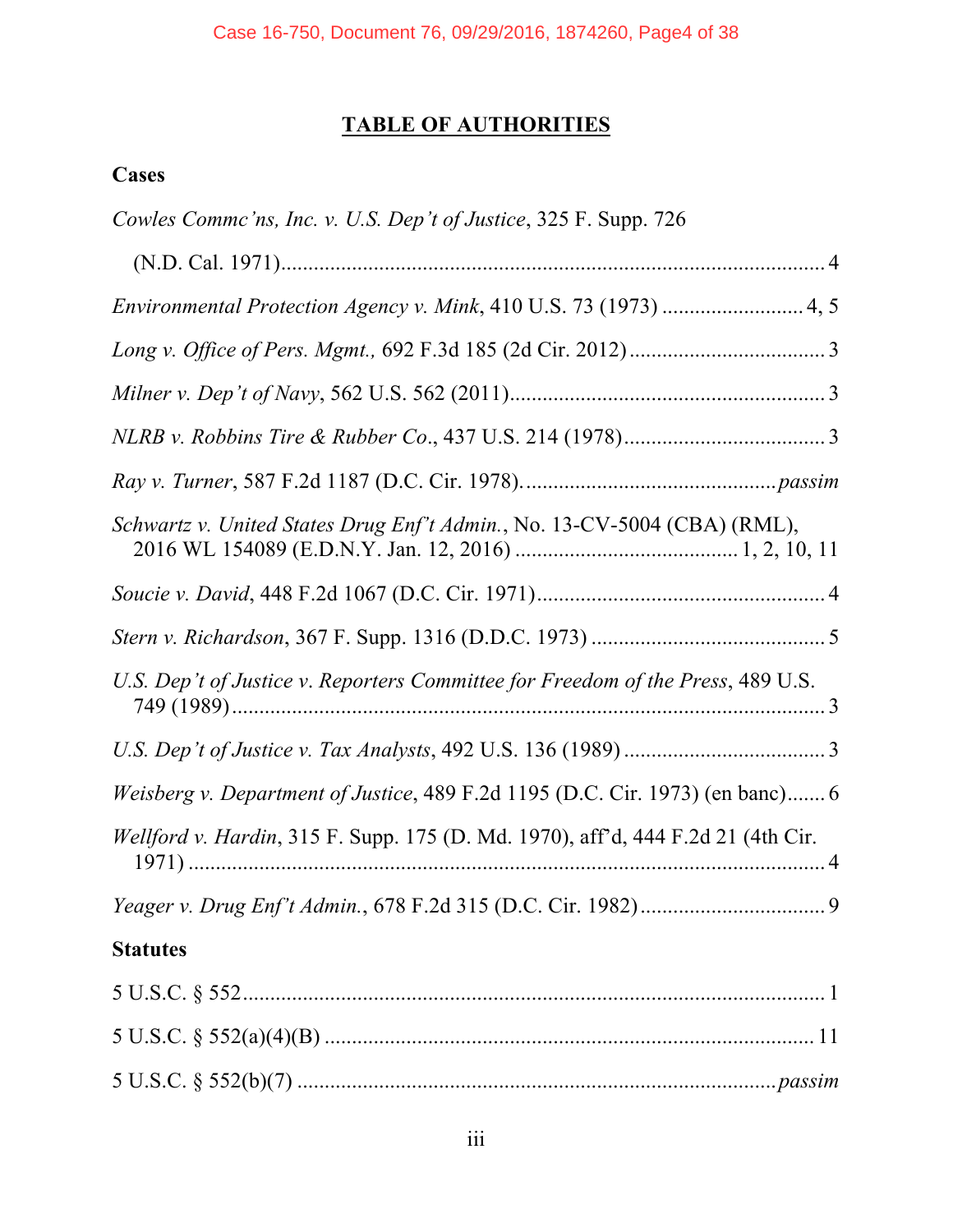## **Other Authorities**

| Dan Lopez, Thomas Blanton, Meredith Fuchs and Barbara Elias, Veto Battle 30<br>Years Ago Set Freedom of Information Norms, The National Security Archive   |  |  |
|------------------------------------------------------------------------------------------------------------------------------------------------------------|--|--|
|                                                                                                                                                            |  |  |
| Department of Justice Annual FOIA Report - FY08, Dep't of Justice 12                                                                                       |  |  |
|                                                                                                                                                            |  |  |
|                                                                                                                                                            |  |  |
| Luke O'Neil, Why is the DEA Not Cooperating with This FOIA Request?, Esquire                                                                               |  |  |
| Margaret B. Kwoka, Deferring to Secrecy, 54 B.C. L. Rev. 185 (2013)  9                                                                                     |  |  |
| Mike Riggs, Obama's Secretive Drug War: DEA FOIA Rejections Have Increased<br>114 Percent Since End of Bush Administration, reason.com (Jun. 29, 2012)  13 |  |  |
| Paul R. Verkuil, An Outcomes Analysis of Scope of Review Standards, 44 Wm. &                                                                               |  |  |
|                                                                                                                                                            |  |  |
|                                                                                                                                                            |  |  |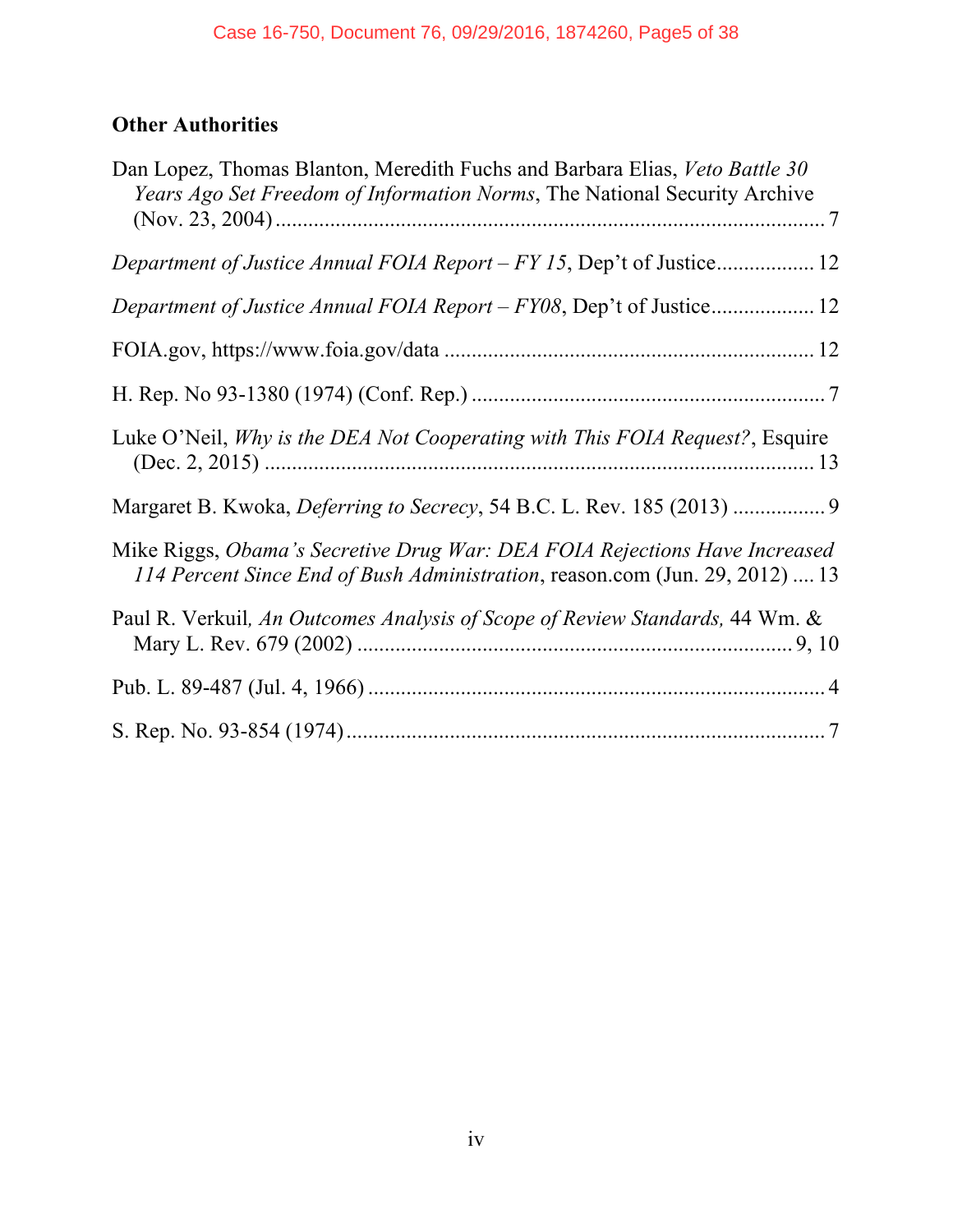# **STATEMENT OF INTEREST OF** *AMICI CURIAE1*

*Amici curiae* are the Reporters Committee for Freedom of the Press and 23 media organizations. The Reporters Committee for Freedom of the Press is an unincorporated nonprofit association of reporters and editors dedicated to safeguarding the First Amendment's guarantee of a free and unfettered press, and the freedom of information interests of the news media and the public. Since 1970, the Reporters Committee has provided guidance and research, and participated as a party and as *amicus curiae*, in cases raising important issues under the First Amendment and the federal Freedom of Information Act ("FOIA"). The remaining *amici* are described in Appendix A.

As representatives and members of the news media, *amici* frequently rely on FOIA to gather information about the government and report on matters of vital public concern. *Amici* thus have a strong interest in ensuring that such laws are interpreted by courts in a manner that facilitates public access to government records and assures government accountability.

 $\overline{a}$ 

<sup>&</sup>lt;sup>1</sup> Pursuant to Fed. R. App. P.  $29(c)(5)$ , *amici* state that no party's counsel authored this brief in whole or in part; no party or party's counsel contributed money that was intended to fund preparing or submitting the brief; and no person—other than the *amici*, their members, or their counsel—contributed money that was intended to fund preparing or submitting the brief.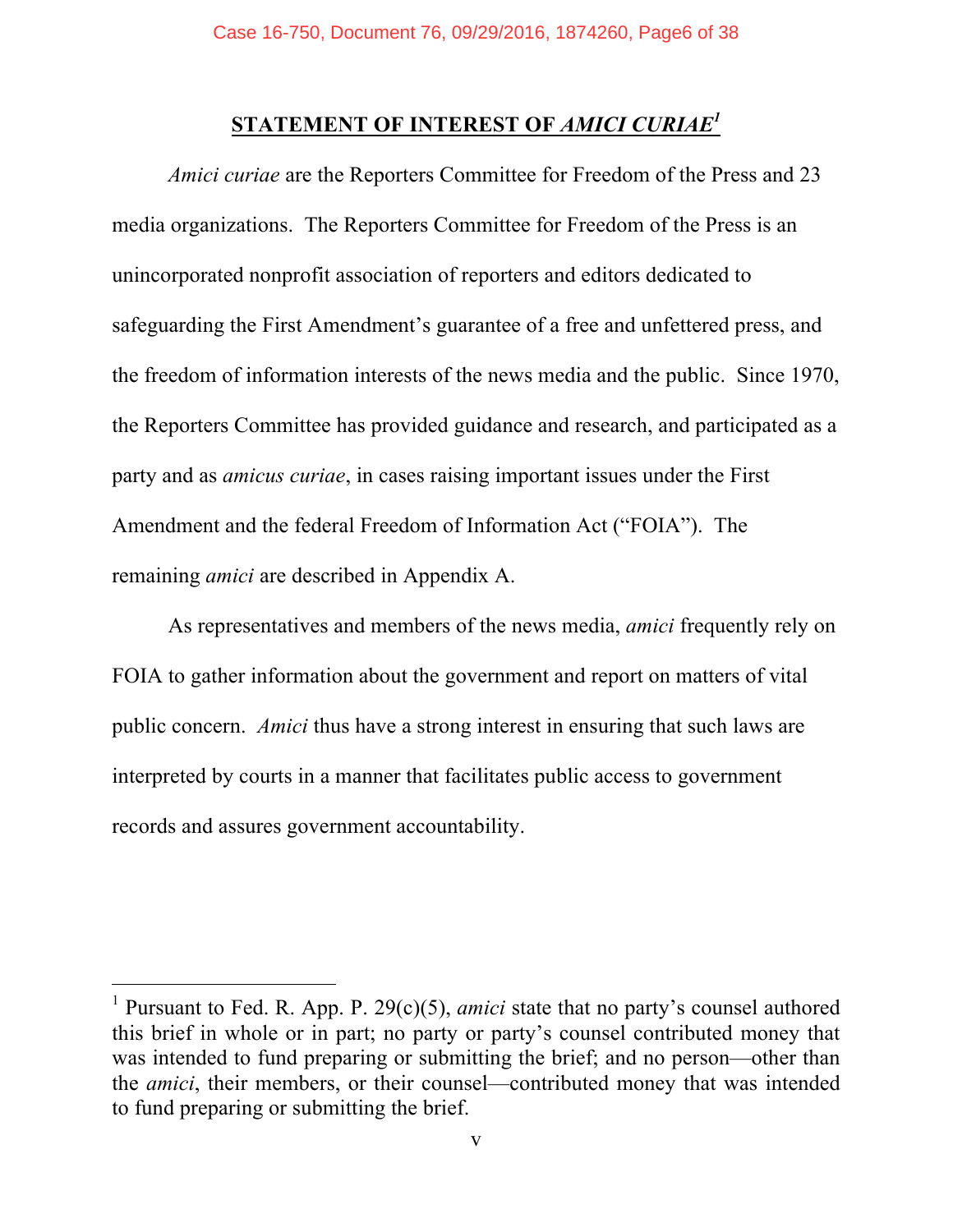Case 16-750, Document 76, 09/29/2016, 1874260, Page7 of 38

# **SOURCE OF AUTHORITY TO FILE BRIEF**

Pursuant to Fed. R. App. P. 29(a), all parties to the appeal have given consent for *amici curiae* to file this brief.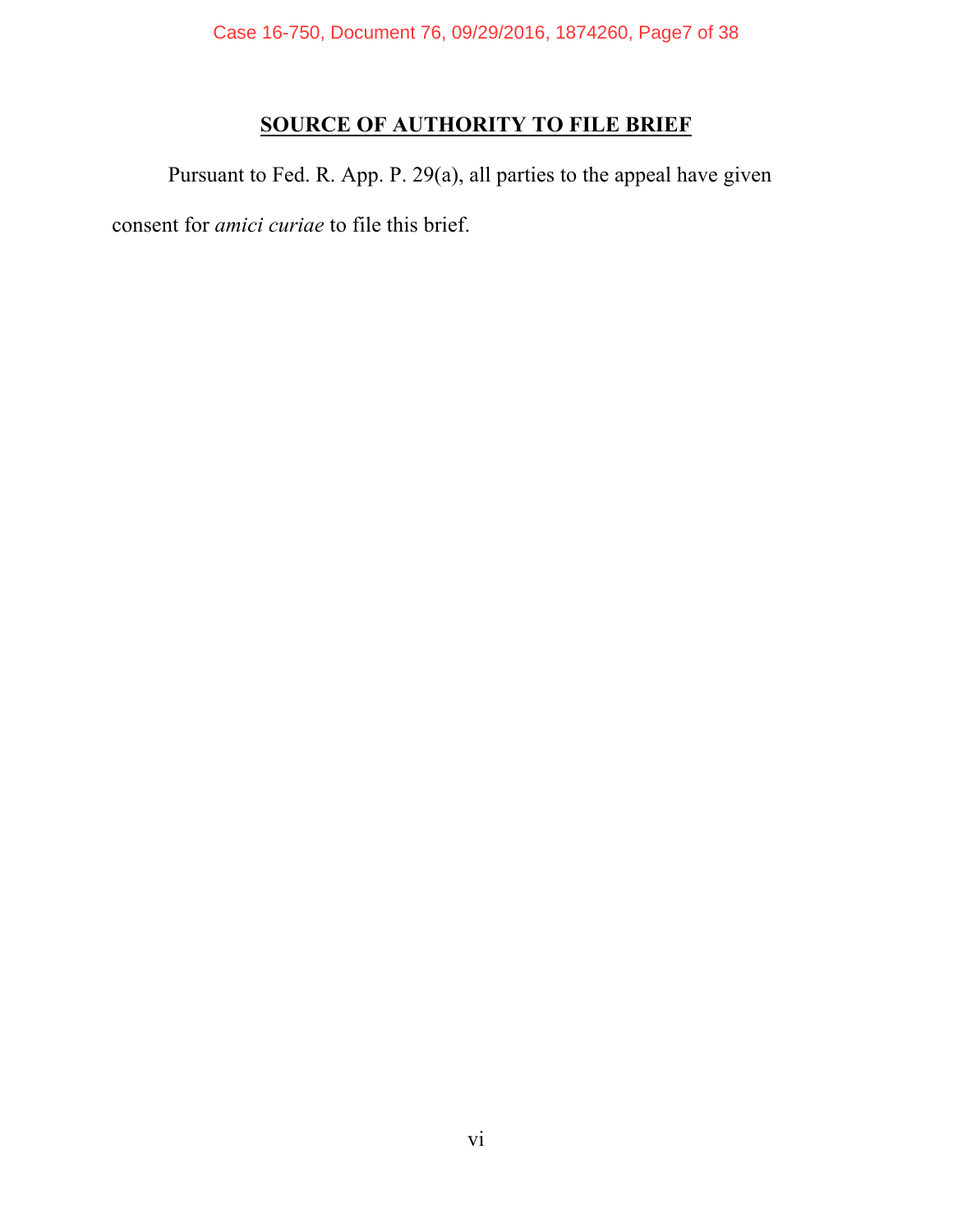#### **INTRODUCTION AND SUMMARY OF ARGUMENT**

At its core, the appeal of the United States Drug Enforcement Administration ("DEA") in this case challenges the capability of the courts to independently evaluate an Executive Branch agency's claim that it may withhold certain information requested under the federal Freedom of Information Act, 5 U.S.C. § 552 ("FOIA") because public disclosure would result in some kind of harm. That issue, however, has been conclusively answered by Congress, most prominently in its 1974 amendments to FOIA: it is the responsibility of the courts to conduct a *de novo* review of agency exemption claims under FOIA, aided, if they so choose in a given case, by *in camera* review of the records in question.

Here, in spite of the district court's careful evaluation of the video at issue in this case (the "Ahaus Video"), including an *in camera* review, the DEA argues that the district court "fail[ed] to recognize" why the video should be exempt from disclosure. Br. of Appellant at 17. The DEA had multiple opportunities over the course of the proceedings below to satisfy its burden under FOIA to justify its withholding of the Ahaus Video; among other things, it submitted four declarations—one of which was *ex parte* and under seal—to the district court, and participated in multiple rounds of briefing and oral argument. *See Schwartz v. United States Drug Enf't Admin.*, No. 13-CV-5004 (CBA) (RML), 2016 WL 154089, at \*2 (E.D.N.Y. Jan. 12, 2016). Now on appeal, the DEA asks this Court

1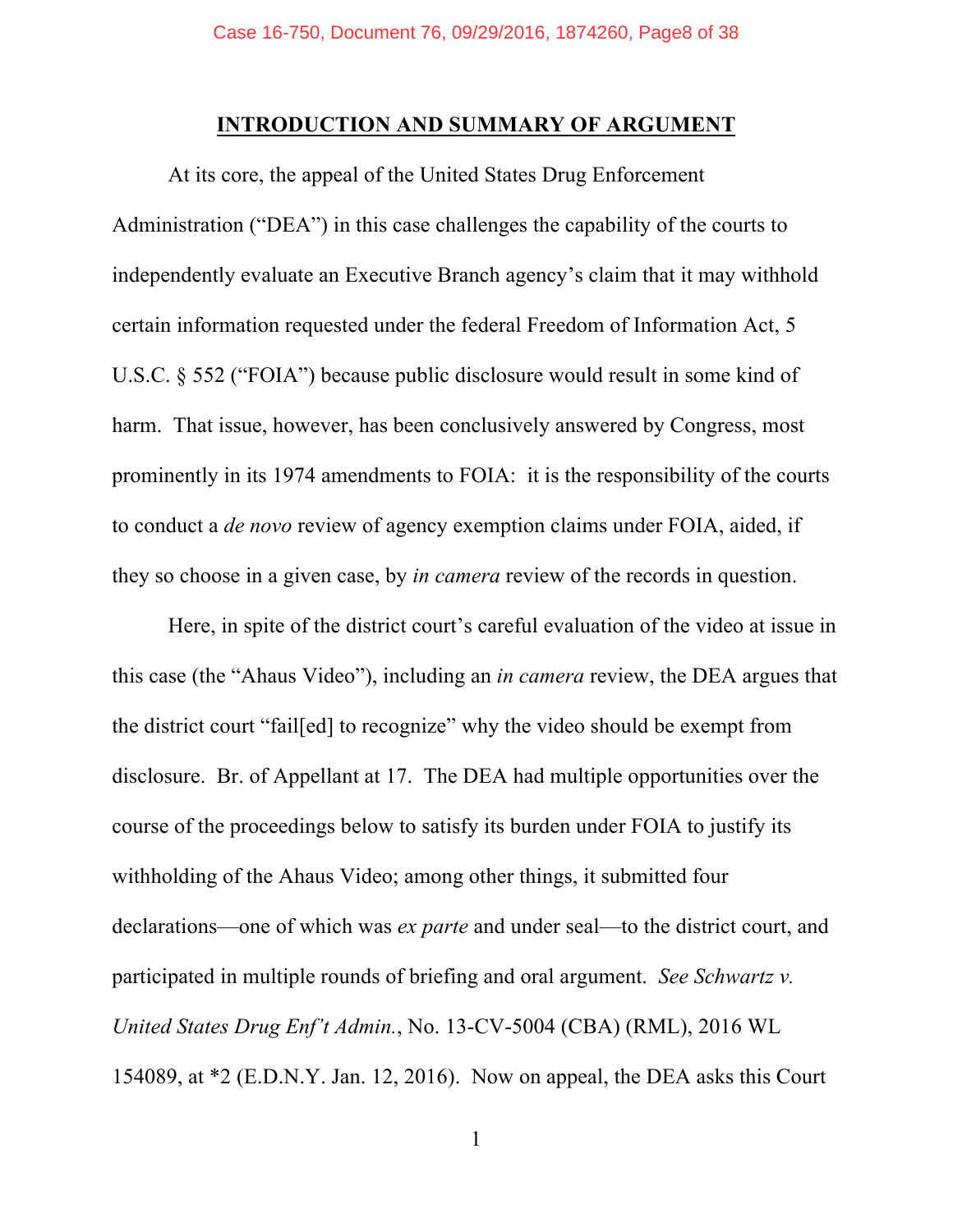to conclude that its inability to demonstrate that the Ahaus Video is exempt from disclosure under FOIA is, instead, a failure on the part of the district court to simply rubber stamp the DEA's unsupported conclusion that the video should be withheld. *See* Br. of Appellant at 25 (arguing that the district court "erred in declining to heed the agency's predictive judgments about what the video would reveal to an expert"). As Judge Amon's detailed decision makes clear, the district court conducted the kind of careful, independent review of the DEA's exemption claims that Congress intended. It fully considered the agency's arguments in conjunction with its *in camera* review, and concluded that the agency's position lacked merit. *See Schwartz*, 2016 WL 154089 at \* 2 (holding that "the DEA has failed to identify previously unknown techniques and procedures that would be exposed by disclosure of the limited portion of the Ahuas Video that Schwartz seeks."). The district court's decision should be affirmed.

For the reasons set forth in the brief of Plaintiff-Appellee Schwartz, *amici* agree that the records in this case were properly ordered to be disclosed, and write separately (1) to provide this Court with additional information regarding the history and importance of independent judicial review—including *in camera* review—of agency withholdings under FOIA, (2) to emphasize the consistency of the District Court's review with Congressional intent, and (3) to discuss the

2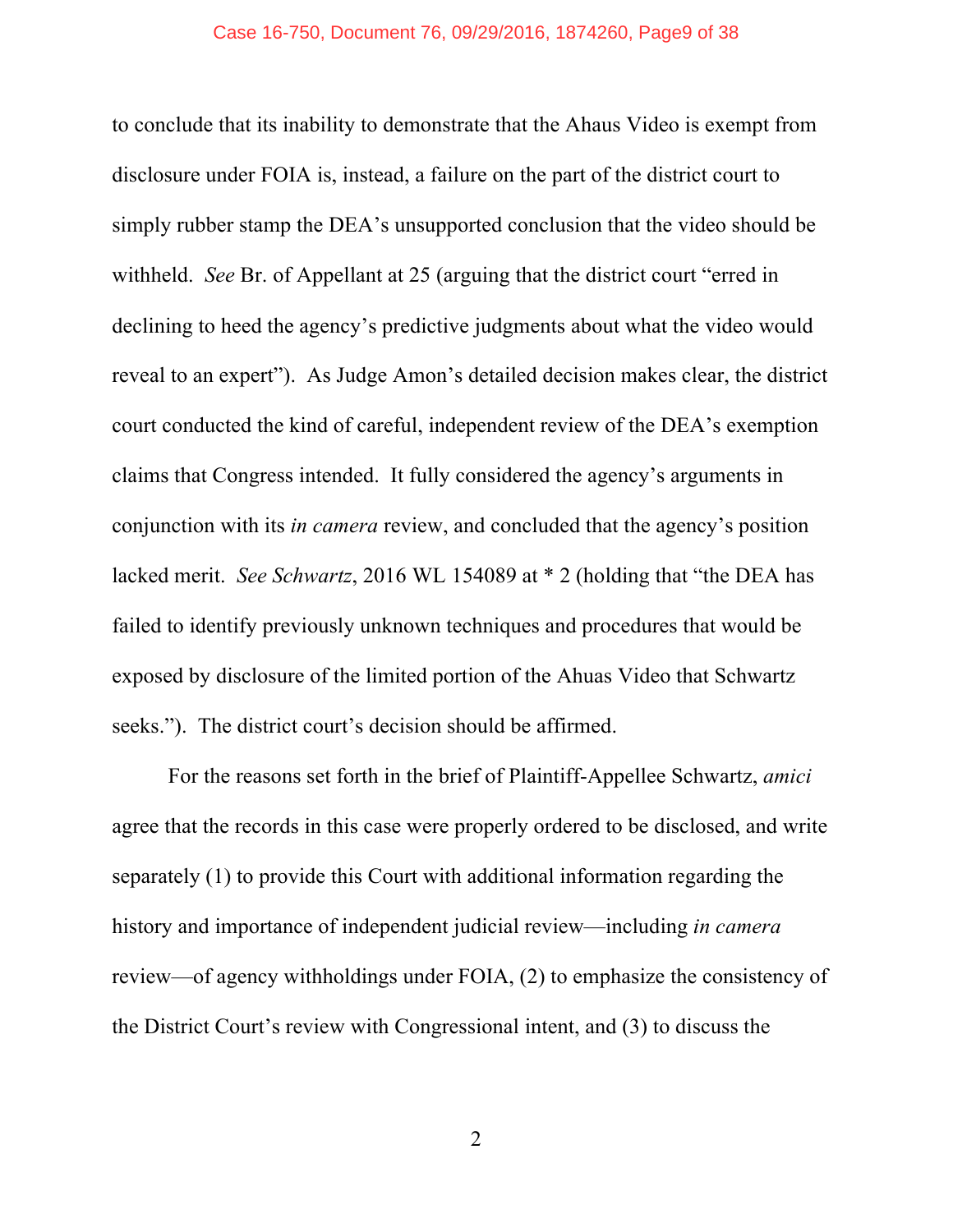particular importance of such review in the context of a rising number of

Exemption 7(E) claims by federal agencies.

### **ARGUMENT**

**I. Congress intended for courts to conduct meaningful, independent review of agency exemption claims under FOIA, and to use in camera review as a tool to aid in the de novo evaluation of the propriety of agency withholdings.** 

In enacting the Freedom of Information Act, 5 U.S.C. § 552 ("FOIA"), Congress sought "to open agency action to the light of public scrutiny." *U.S. Dep't of Justice v*. *Reporters Committee for Freedom of the Press*, 489 U.S. 749, 772 (1989). The Act's purpose "is to ensure an informed citizenry, vital to the functioning of a democratic society, needed to check against corruption and to hold the governors accountable to the governed." *NLRB v. Robbins Tire & Rubber Co*., 437 U.S. 214, 242 (1978). To facilitate that purpose, FOIA's exemptions are narrowly construed, *Milner v. Dep't of Navy*, 562 U.S. 562, 565 (2011), and "[t]he burden is on the agency to demonstrate, not the requester to disprove, that the materials sought" may be withheld from disclosure, *U.S. Dep't of Justice v. Tax Analysts*, 492 U.S. 136, 142 n.3 (1989) (citation omitted)*; see also Long v. Office of Pers. Mgmt.,* 692 F.3d 185, 190 (2d Cir. 2012) (stating same standards).

As originally enacted in 1966, FOIA required courts to evaluate claims of exemptions by agencies *de novo*, but it did not explicitly provide for district courts' discretionary ability to review records *in camera* to facilitate that independent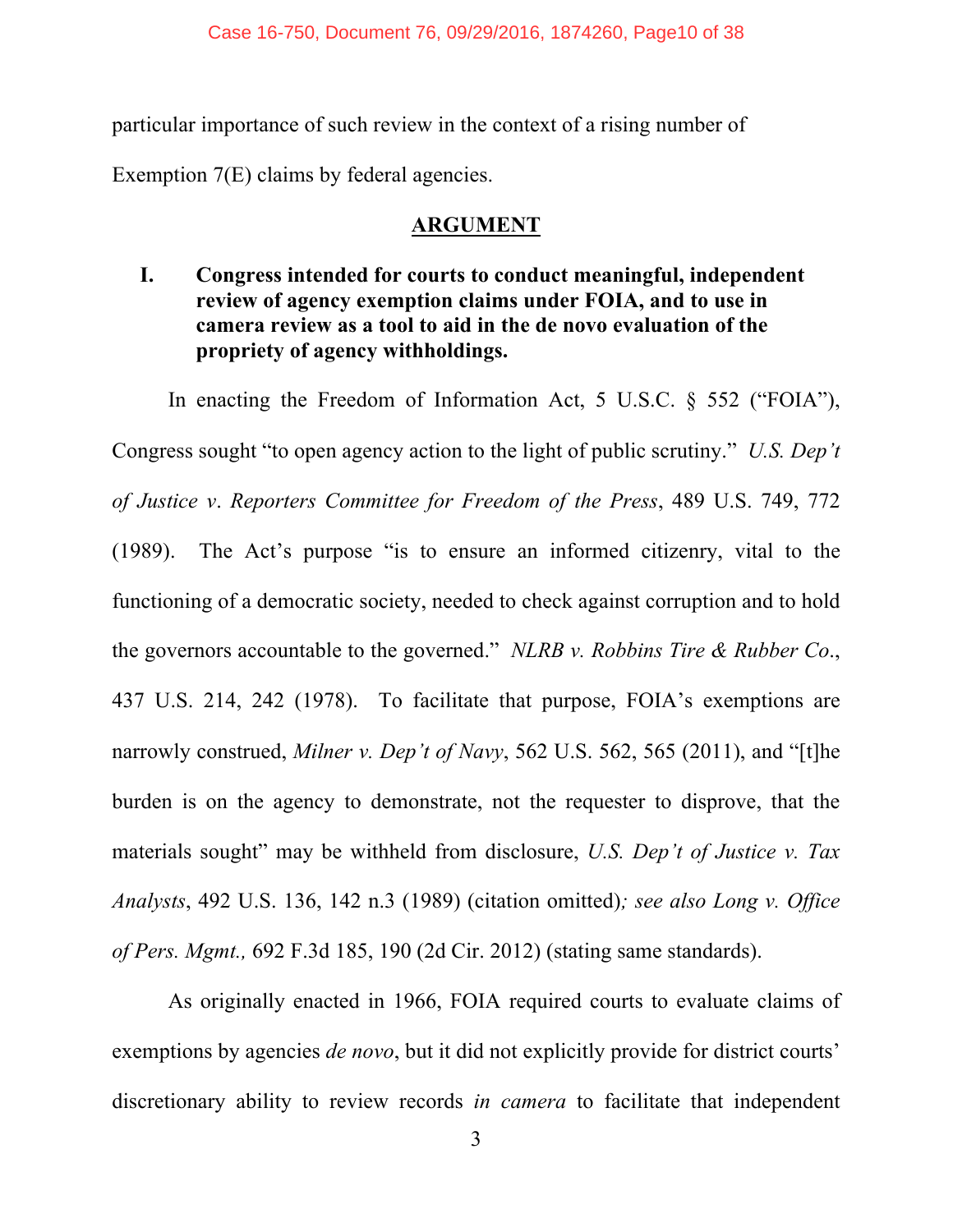evaluation. *See* Pub. L. 89-487 (Jul. 4, 1966). Nevertheless, *in camera* review of records withheld in whole or in part was fairly routine in FOIA's early years. *See*, *e.g.*, *Soucie v. David*, 448 F.2d 1067, 1079 (D.C. Cir. 1971) ("The court can most effectively undertake the statutory *de novo* evaluation of the Government's claim by examining the [record] *in camera*."); *Cowles Commc'ns, Inc. v. U.S. Dep't of Justice*, 325 F. Supp. 726, 727 (N.D. Cal. 1971) (ordering *in camera* review of records to evaluate Exemption 7 claim); *Wellford v. Hardin*, 315 F. Supp. 175, 179 (D. Md. 1970), aff'd, 444 F.2d 21 (4th Cir. 1971) (ordering *in camera* review of records to evaluate Exemption 5 claim). The reason was simple: *in camera* review affords a judge additional—sometimes necessary—information to facilitate the court's evaluation of an agency's exemption claims when the judge is "not prepared to make a responsible *de novo* determination" on the basis of agency affidavits alone. *Ray v. Turner*, 587 F.2d 1187, 1195 (D.C. Cir. 1978).

In 1973, the scope of district courts' authority to conduct *in camera* review in FOIA cases was called into question by the U.S. Supreme Court's decision in *Environmental Protection Agency v. Mink*, 410 U.S. 73 (1973) ("*Mink*"). The Court in *Mink* held that *in camera* review was unavailable to courts evaluating the propriety of an agency's withholding of records the Executive Branch claimed were classified and within the scope of Exemption 1. *See id*. The majority opinion in *Mink* relied heavily on the legislative history of FOIA to reach its conclusion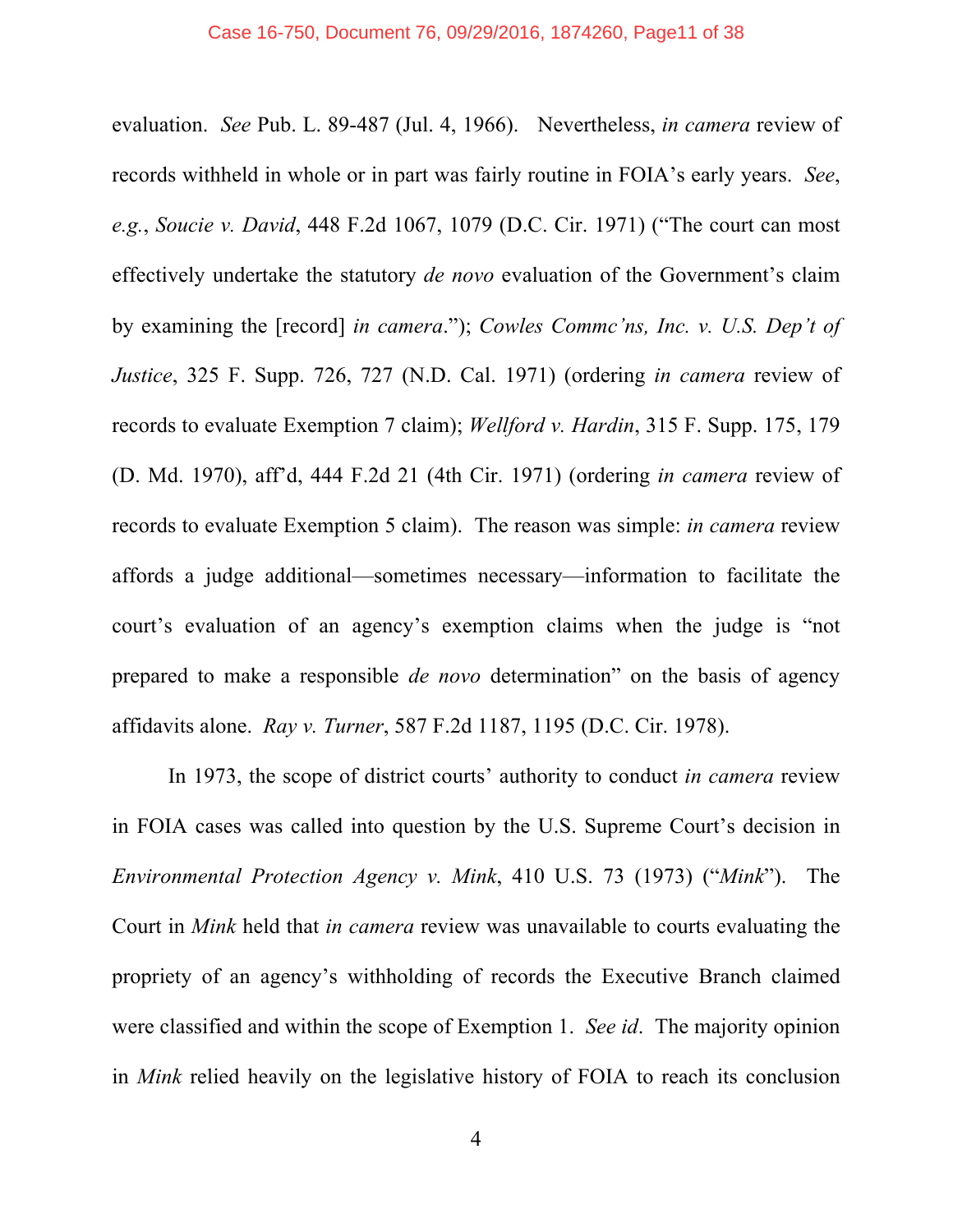that the Judicial Branch should not second-guess judgments made by the Executive Branch when it comes to classifying information. *See id.* But as Justice Douglas's dissent notes, the decision appeared to be motivated at least in part by a belief, asserted by the Executive Branch agency in that case, that judges are simply unable to adequately evaluate whether certain information is exempt from disclosure:

The Government is aghast at a federal judge's even looking at the secret files and views with disdain the prospect of responsible judicial action in the area. It suggests that judges have no business declassifying 'secrets,' that judges are not familiar with the stuff with which these 'Top Secret' or 'Secret' documents deal.

*Id.* at 109 (Douglas, J., dissenting).

After *Mink*, the government undertook an effort to expand its holding by arguing that judges should not be allowed to review *in camera* material withheld under Exemption 7 (5 U.S.C. § 552(b)(7)). In *Stern v. Richardson*, for example, the government "urged the district court to refrain from an *in camera* inspection" of records withheld, *inter alia*, under Exemption 7. 367 F. Supp. 1316, 1318 n.3 (D.D.C. 1973). And, at the same time, argued to the D.C. Circuit in *Weisberg v. Department of Justice* that Exemption 7 "represents a blanket exemption and as such, despite the Act's requirement that the district court made a *de novo* review of the questioned material to determine whether or not the agency is justified in refusing disclosure, *in camera inspection is unwarranted and inappropriate*." *Id.* (summarizing the Government's argument in its petition for rehearing *en banc*)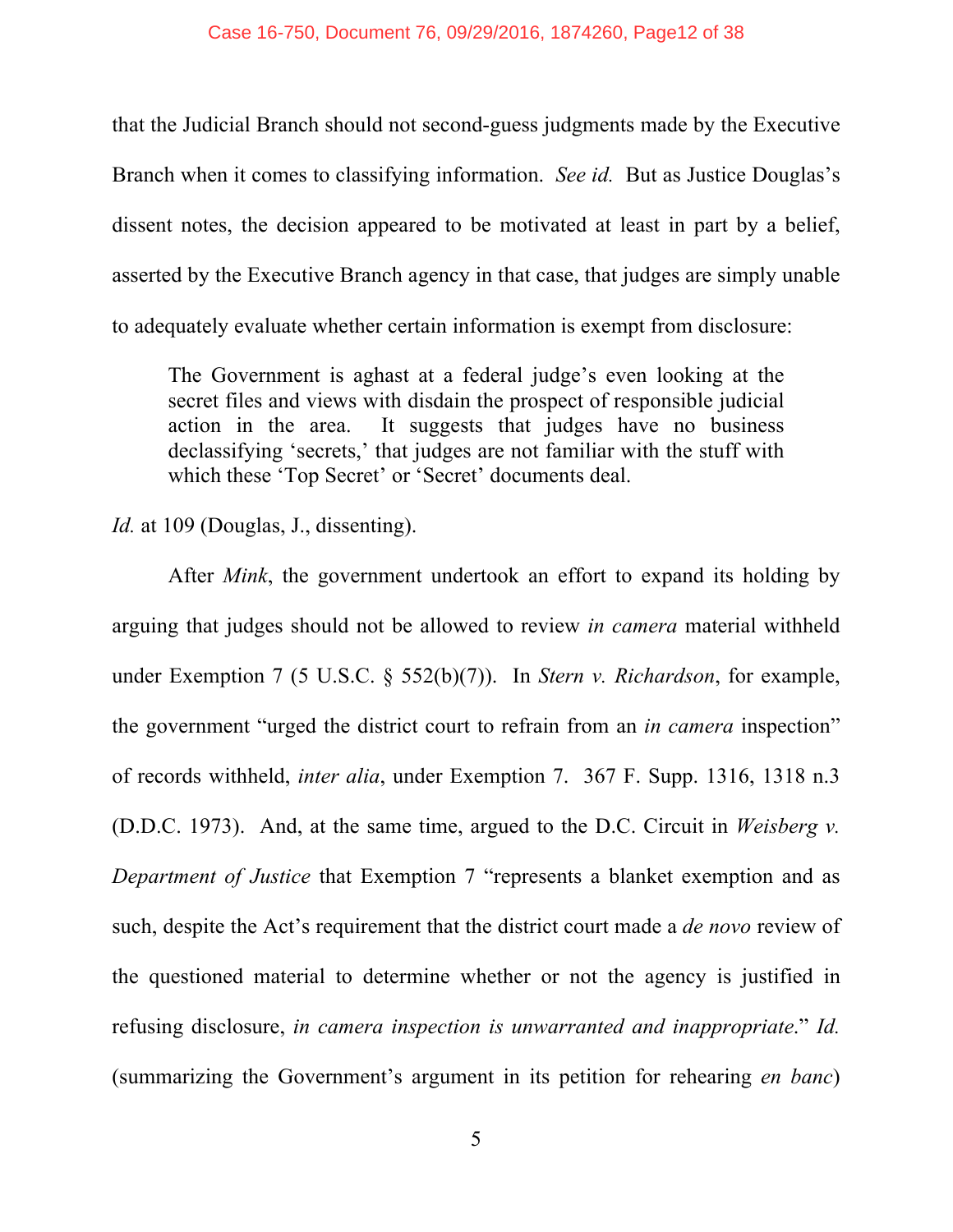#### Case 16-750, Document 76, 09/29/2016, 1874260, Page13 of 38

(emphasis added). Less than a month later, the D.C. Circuit released its opinion in *Weisberg*, which suggested that *in camera* review of Exemption 7 withholdings was generally inappropriate. *See* 489 F.2d 1195, 1202–03 (D.C. Cir. 1973) (en banc); *see also id.* at 1206 (Bazelon, C.J., dissenting) (arguing the Supreme Court's decision in *Mink* did not foreclose *in camera* review of documents withheld under Exemption 7).

Congress, however, disagreed. In the wake of *Mink* and its progeny, the Senate and House moved swiftly to make clear that courts have both the authority and the responsibility to conduct a *de novo* review of *all* withholdings, and may use *in camera* review to fulfill that obligation. 2 While much of the legislative history of the 1974 amendments focuses on the desire of Congress to overturn *Mink*'s holding as to records withheld under Exemption 1 as classified, the Senate Judiciary Committee Report to S. 2543 makes clear that Congress was also intent on clarifying the power of the judiciary to conduct *in camera* review of records withheld under Exemption 7:

It should be noted that on at least two occasions, however, the government has taken the position that the seventh exemption . . . also represents a blanket exemption where in camera inspection is unwarranted and inappropriate under the statute. [Citing *Stern* and *Weisberg*.] By expressly providing for in camera inspection regardless of the exemption invoked by the government, S. 2543 would make clear the congressional intent—implied but not expressed

 $\overline{a}$ 

<sup>2</sup> Although efforts to reform FOIA began before *Mink* was decided, specific provisions were later added to address it. *See, e.g.*, S. Rep. No. 93-854 (1974).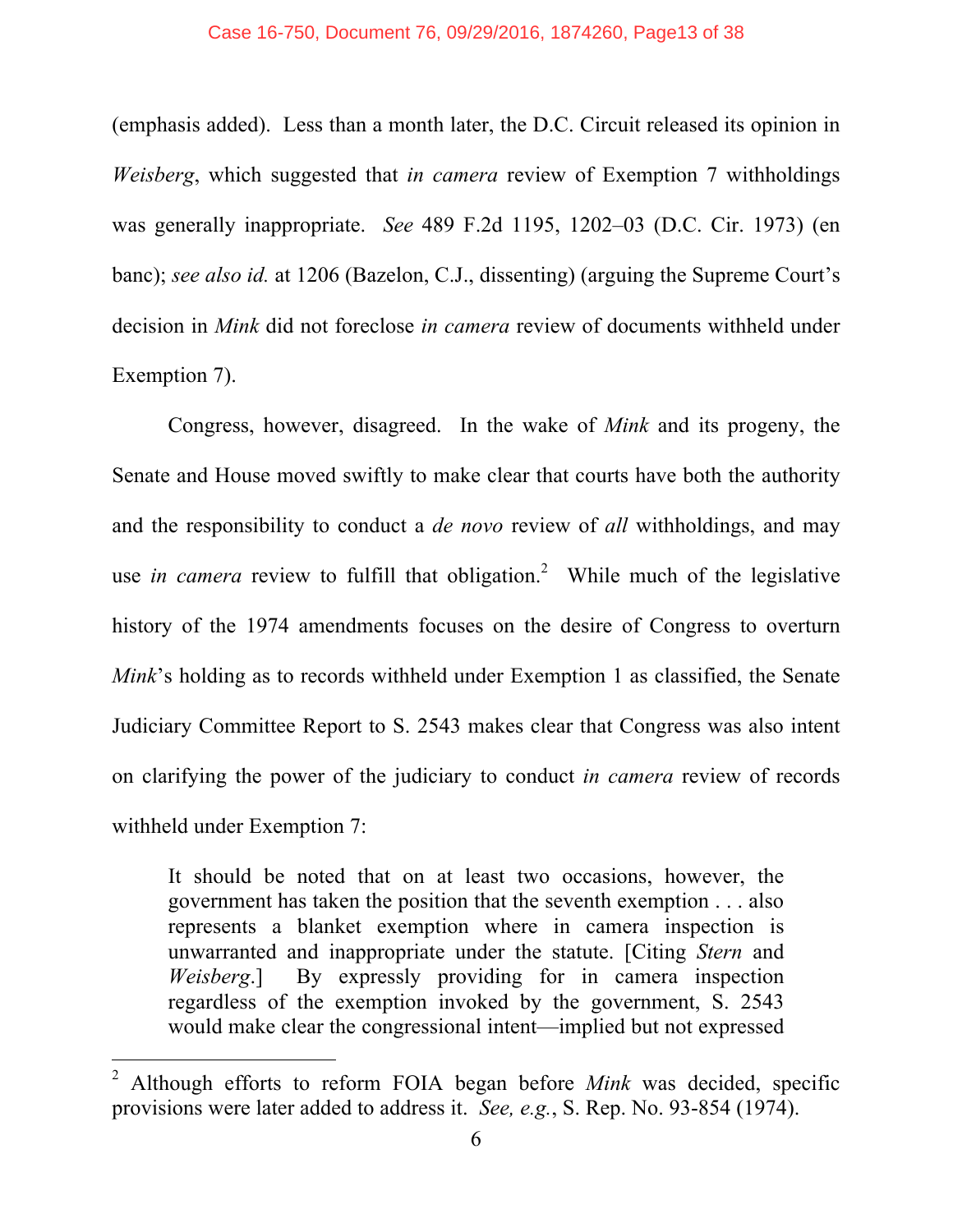in the original FOIA—as to the availability of in camera examination in *all* FOIA cases. This examination would apply not just to the labeling but to the substance of the records involved.

S. Rep. No. 93-854, at 169 (1974), *archived at* https://perma.cc/RA6R-JUC5

(emphasis in original). The Senate's position was later affirmed in the Conference

Report on the 1974 amendments:

the court may examine records *in camera* in making its determination under *any* of the nine categories of exemptions . . . While *in camera* examination need not be automatic, in many situations it will plainly be necessary and appropriate. [. . .] The burden remains on the Government under this law.

H. Rep. No 93-1380, at 226 (1974) (Conf. Rep.) (emphasis added).

The 1974 amendments were fiercely opposed by the executive branch. *See* Dan Lopez, Thomas Blanton, Meredith Fuchs and Barbara Elias, *Veto Battle 30 Years Ago Set Freedom of Information Norms*, The National Security Archive (Nov. 23, 2004), *archived at* https://perma.cc/K5DD-AWHM. One of the principle arguments advanced against the amendments was essentially the same argument now put forth by the Defendant-Appellant in this case: "that judges lack the knowledge and expertise to evaluate the effects of releasing allegedly sensitive documents." *Ray*, 587 F.2d at 1211 (summarizing opposition to 1974 reforms); *see*  Br. of Appellant at 25 (arguing that the district court "fail[ed] to recognize that the video would be likely to reveal information . . . that would not be readily apparent to a court."). Congress responded to this concern in two ways. First, it stated that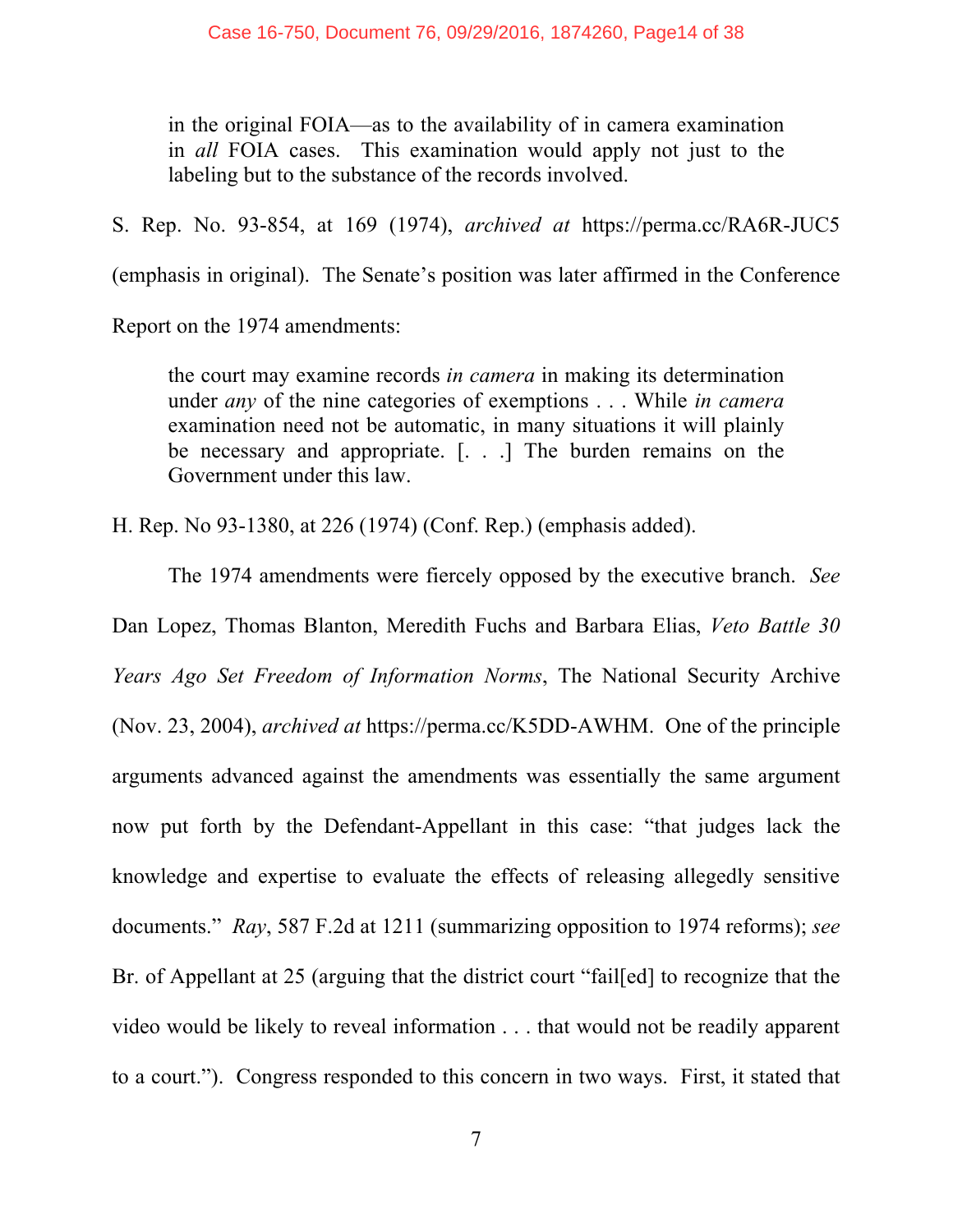a court can and should make its determinations with the benefit of an agency's opinion expressed in the form of an affidavit, including, if necessary, an *in camera* affidavit. *See Ray*, 587 F.2d at 211*.* Second and more fundamentally, however, Congress flatly rejected the notion that judges lack the capacity to properly evaluate the propriety of an agency's withholding of government records requested under FOIA. As Senator Muskie stated:

The conflict on this particular point boils down to one basic concern trust in the judicial system to handle highly sensitive material. \* \* \* I cannot understand why we should trust a Federal judge to sort out valid from invalid claims of executive privilege in litigation involving criminal conduct, but not trust him or his colleagues to make the same unfettered judgments in matters allegedly connected to the conduct of foreign policy. As a practical matter, I cannot imagine that any Federal judge would throw open the gates of the Nation's classified secrets, or that they would substitute their judgment for that of an agency head without carefully weighing all the evidence in the arguments presented by both sides.

*Ray*, 587 F.2d at 1209 (citation omitted); *see also id.* at 1193–94 ("Those who prevailed in the legislature . . . insisted that judges could be trusted to approach the national security determinations with common sense, and without jeopardy to national security.").

Indeed, so firm was Congress's support for an independent, impartial review by judges that it overrode President Ford's veto, bringing into the Act many of the provisions that govern FOIA cases today. *Id.* Under those standards, a court's power to conduct an *in camera* review, in conjunction with the use of *Vaughn*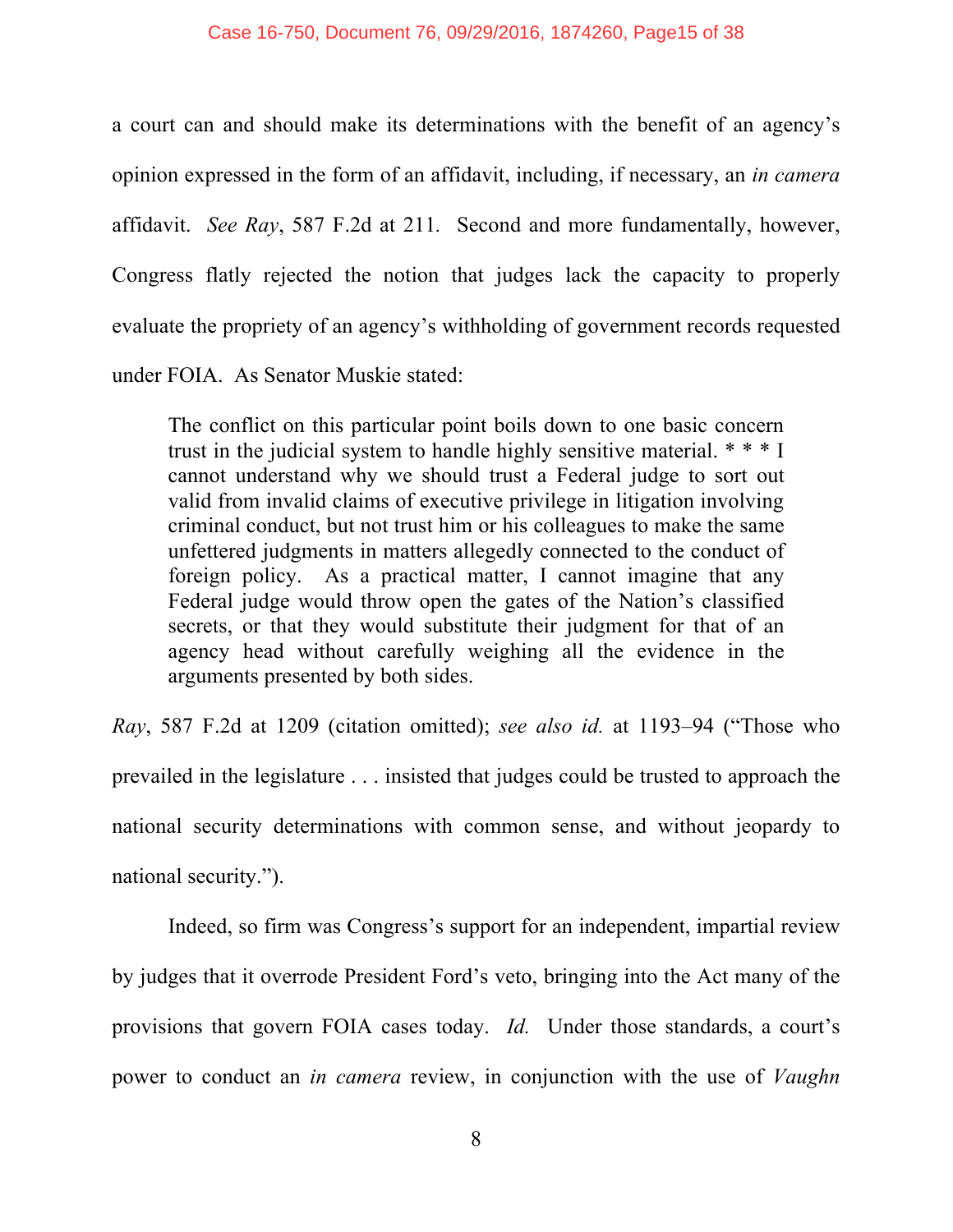indices and application of FOIA's segregability requirement, "forecloses the possibility that an agency's sweeping claim of blanket exemption for any record or group of records will escape intensive court scrutiny." *Yeager v. Drug Enf't Admin.*, 678 F.2d 315, 320 (D.C. Cir. 1982).

#### **II. The District Court's thorough review of the DEA's exemption claim in this case is consistent with Congressional intent.**

Despite the clear Congressional mandate reflected in the 1974 amendments to FOIA, courts have often been reluctant to scrutinize agency claims of exemptions under the Act. As one scholar put it, "contrary to Congress's purpose, the judiciary has created a de facto system of deference in its judicial review of FOIA cases, while continuing to pay lip service to the de novo standard of review articulated in the statute." Margaret B. Kwoka, *Deferring to Secrecy*, 54 B.C. L. Rev. 185, 187–88 (2013). Indeed, despite the fact that FOIA cases proceed under "the most aggressive judicial review standard available[,]" a review of FOIA cases between 1990 and 1999 found that district courts upheld agencies approximately 90% of the time—a rate far higher than in other types of cases where a *deferential* standard of review is applied. *See* Paul R. Verkuil*, An Outcomes Analysis of Scope of Review Standards,* 44 Wm. & Mary L. Rev. 679, 713 (2002). For example, the decisions of administrative law judges in Social Security Administration disability benefits cases are reviewed by district courts under an abuse of discretion standard, and yet are reversed at a rate of more than 50%. *Id.* at 704.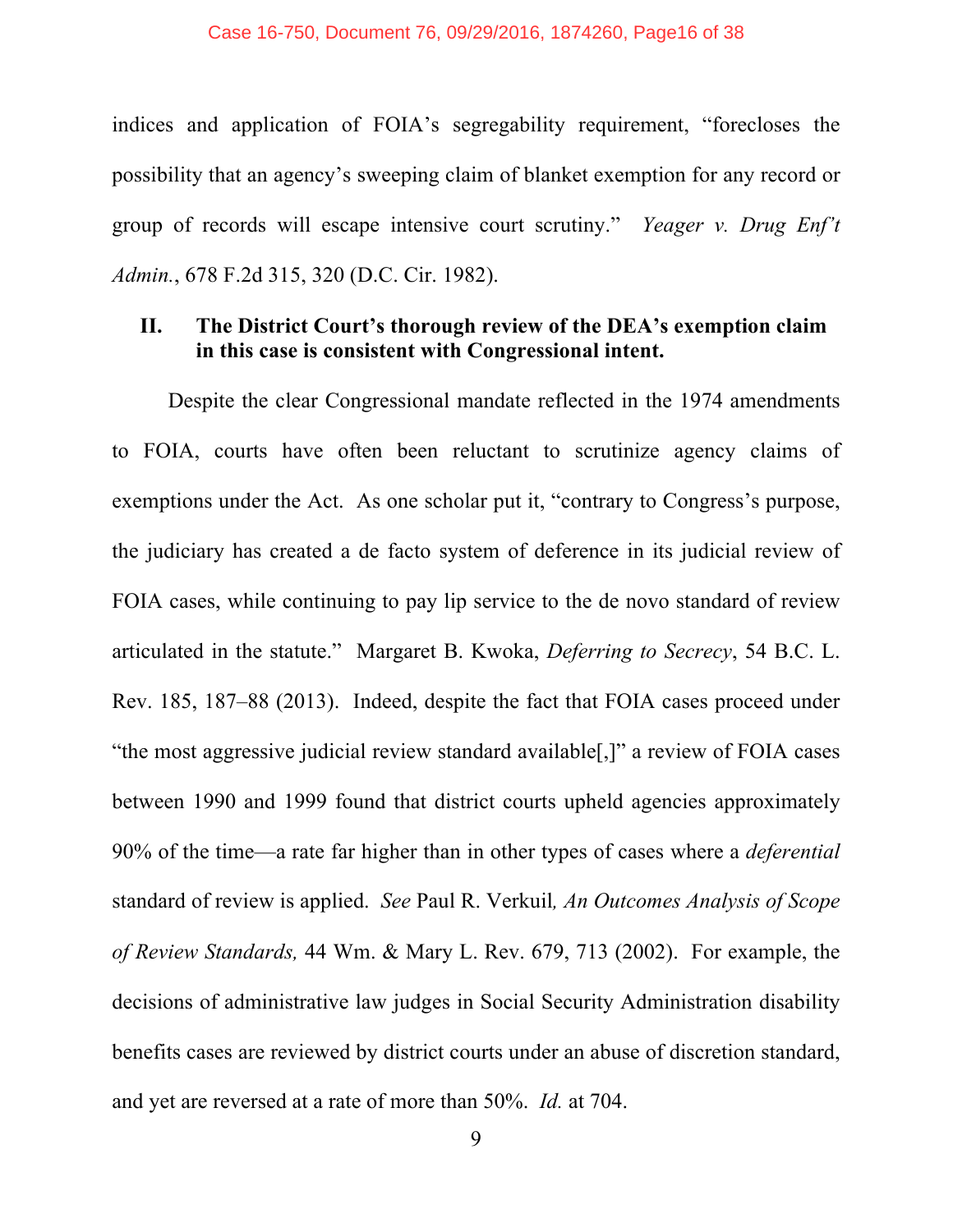Judge Amon's decision below, however, is the product of precisely the type of independent judicial review that Congress intended for courts to apply in FOIA cases. Through *in camera* review of the record in question, along with a careful review of the multiple declarations and briefing submitted by the DEA, Judge Amon evaluated the Government's Exemption 7(E) claim and found it wanting. *See Schwartz*, 2016 WL 154089 at \*28–45. Indeed, the DEA submitted four declarations to the district court, including a 20-page sealed *ex parte* declaration, that it admits included all the reasons it believed the Ahaus Video was exempt from disclosure. Br. of Appellant at 12. The district court's thorough assessment of each and every one of the DEA's arguments—far from demonstrating a lack of understanding—shows that the agency simply failed to carry its burden under the Act. *See Schwartz*, 2016 WL 154089 at \*45. And the DEA's argument that this Court should conclude that Judge Amon was unable "to recognize" why the Ahaus Video is exempt, Br. of Appellant at 17, 25, is contrary to the clear intent of Congress that agencies bear the burden of justifying their withholdings, and courts be the final arbiters of any exemption claims.

The Judiciary's role in FOIA cases is not—as the DEA suggests—to simply rubber stamp whatever position is taken by an agency, but rather to "determine the matter de novo[.]" 5 U.S.C.  $\frac{552(a)(4)(B)}{B}$ . That courts are frequently reluctant to apply the level of scrutiny intended by Congress does not make the district court's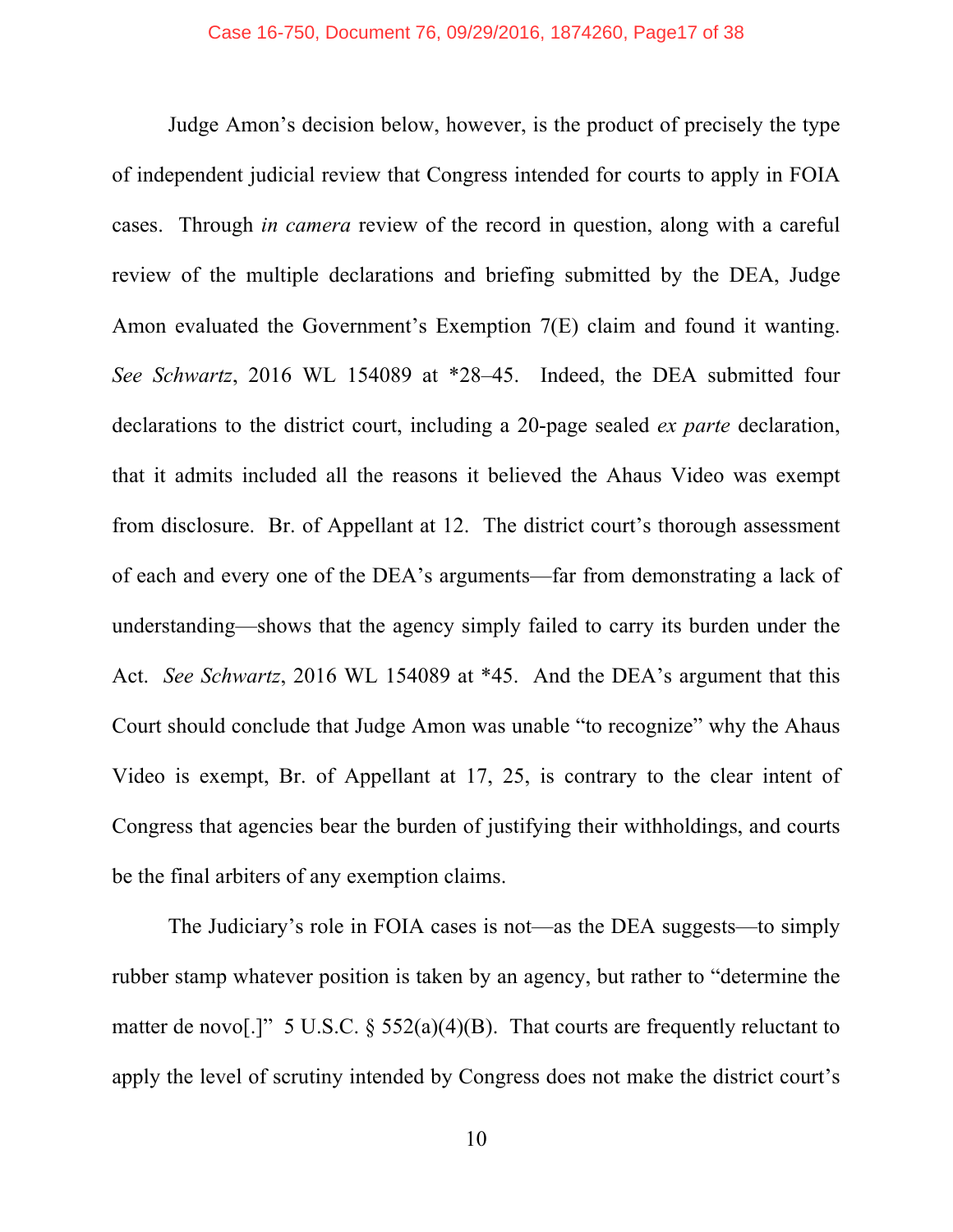searching review and ultimate rejection of the DEA's unsupported Exemption 7 claim in this case improper. To the contrary, the district court's evaluation of the agency's withholding of the Ahaus Video in this case is an example of how Congress intended for judges to approach FOIA cases when agencies offer only "vague and conclusory" reasons for withholding records from the public. *Schwartz*, 2016 WL 154089 at \*8.

#### **III. The value of** *de novo* **and** *in camera* **review by the courts is particularly important in FOIA cases involving the assertion of Exemption 7(E).**

The level of scrutiny applied by the district court in this case, as well as its decision to undertake an *in camera* review of the Ahaus Video, takes on particular importance given the substantial increase in the number of Exemption 7(E) claims by Executive Branch agencies in general, and the DEA in particular, in recent years. *De novo* review of agency withholdings in FOIA cases guards against the tendency of Executive Branch agencies towards secrecy, the very ailment that FOIA was enacted to remedy. As the D.C. Circuit has explained, "[b]eing aware of the dangers of relying too much on agency 'expertise,' Congress required the courts to take a fresh look at decisions against disclosure as a check against both intentional misrepresentations and inherent biases." *Ray*, 587 F.2d at 1210.

The rise in Exemption 7(E) claims in recent years has been staggering. In FY 2015, agencies invoked Exemption 7(E) to withhold information from the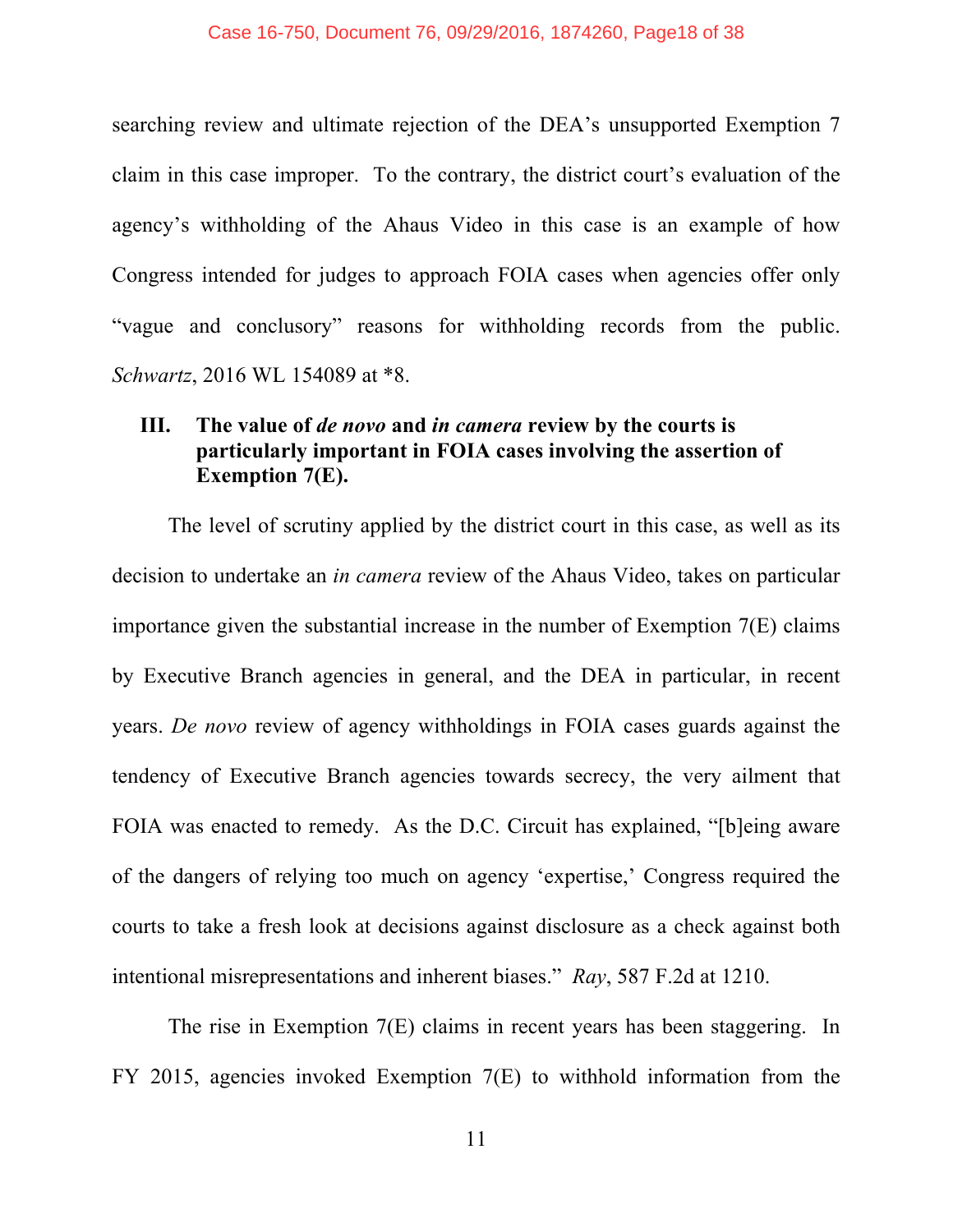public more than 200,000 times—more than any other exemption that does not involve personal privacy. *See* FOIA.gov, https://www.foia.gov/data (follow link to create an advanced report, create report for "Exemptions", "All Agencies") (last visited Sep. 29, 2016). And at the DEA, the rise in Exemption 7(E) withholdings has been particularly explosive. In FY 2008, the DEA invoked Exemption 7(E) just 32 times. *Department of Justice Annual FOIA Report – FY08*, Dep't of Justice, https://www.justice.gov/oip/doj-foia-2008-annual-report-table-contents (last accessed Sep. 20, 2016). But by FY 2015 that number had risen to 529 times—an increase of 1,553%. *See Department of Justice Annual FOIA Report – FY 15*, Dep't of Justice, https://www.justice.gov/oip/department-justice-annualfoia-report-fy-15 (last accessed Sep. 19, 2016). That staggering increase is not attributable simply to an increase in the number of FOIA requests received by the agency, which changed only slightly during that time period; in FY 2008 the DEA applied Exemption 7(E) to less than 2.5% of the 1301 requests it processed, while in FY 2015 it applied it to approximately 32% of the 1677 requests it processed, a proportional increase of approximately 1,180%. *Compare Department of Justice Annual FOIA Report – FY 08*, *supra*, *with Department of Justice Annual FOIA Report – FY 15*, *supra*.

Whether due to an "inherent tendency to resist disclosure" by the agency, or something else, *Ray*, 587 F.2d at 1195, the DEA's increased reliance on Exemption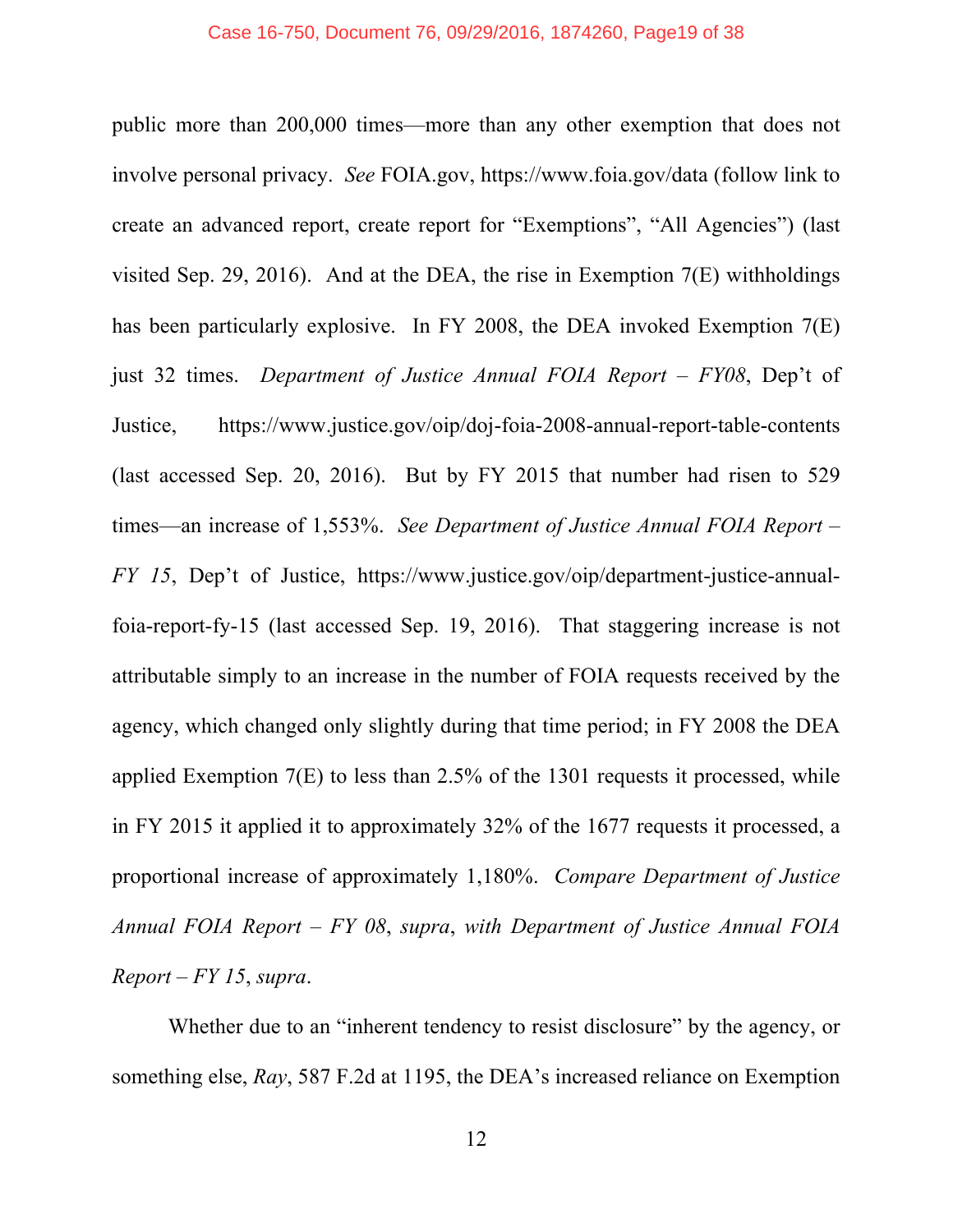#### Case 16-750, Document 76, 09/29/2016, 1874260, Page20 of 38

7(E) to withhold records requested under FOIA threatens the ability of the press and the public to oversee the conduct of that agency. *See* Mike Riggs, *Obama's Secretive Drug War: DEA FOIA Rejections Have Increased 114 Percent Since End of Bush Administration*, reason.com (Jun. 29, 2012), http://bit.ly/2cDE91U; Luke O'Neil, *Why is the DEA Not Cooperating with This FOIA Request?*, Esquire (Dec. 2, 2015), http://www.esquire.com/news-politics/a40126/phil-eil-dea-lawsuit/. Especially when viewed in light of the increased use of Exemption 7(E) by agencies in general, and the DEA in particular, in recent years, the DEA's criticism of the searching review conducted by the district court in this case is sorely misplaced. *De novo* and *in camera* review of such exemption claims by district courts—review of the kind undertaken by Judge Amon below—is needed now perhaps more than ever to ensure agency compliance with FOIA's mandate of openness.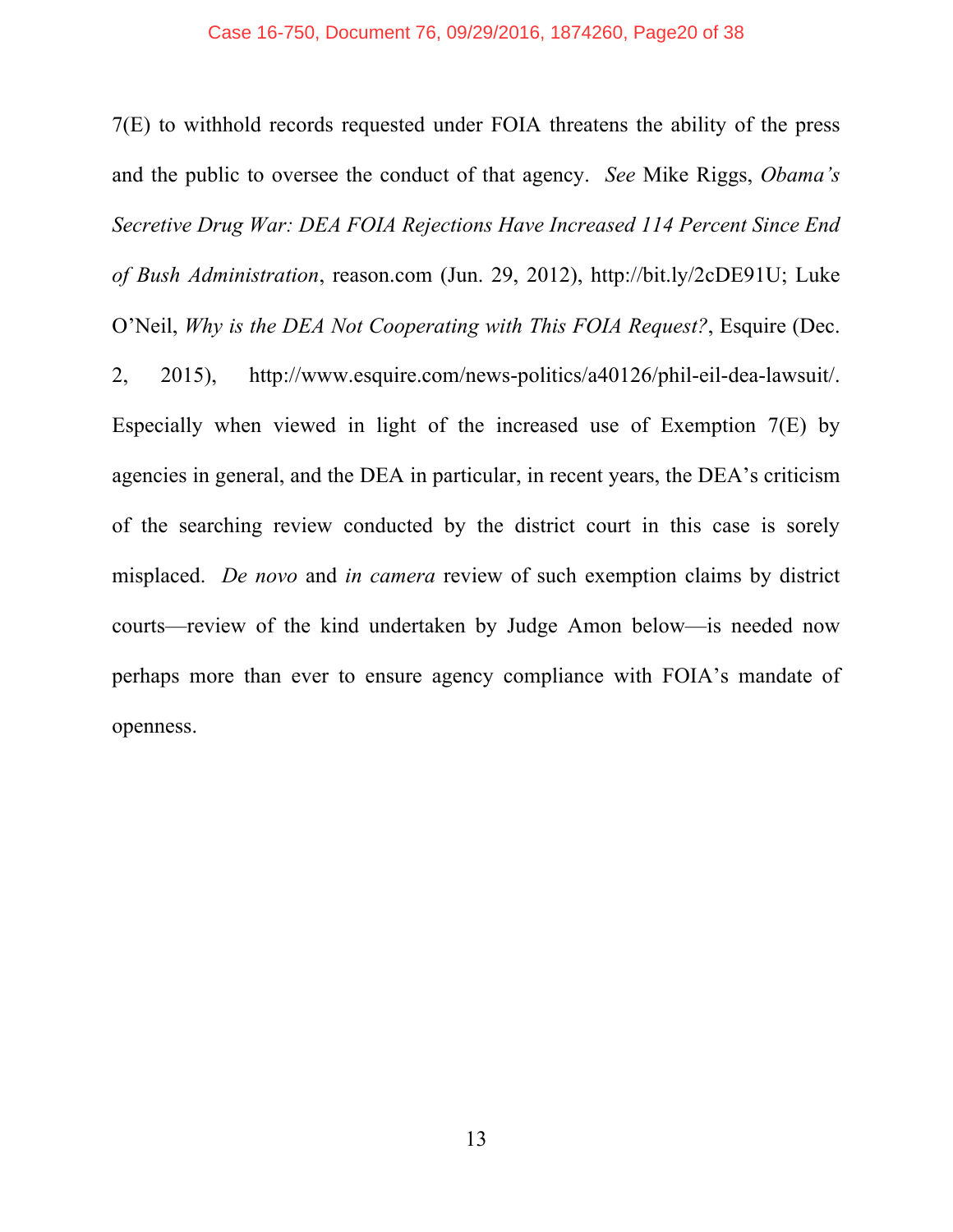## **CONCLUSION**

For the foregoing reasons and for those set forth in the brief of Appellee,

*amici* respectfully urge this Court to affirm the district court's decision.

Respectfully submitted,

/s/ Bruce D. Brown Bruce Brown, Esq. *Counsel of Record* Katie Townsend, Esq. Adam A. Marshall, Esq. REPORTERS COMMITTEE FOR FREEDOM OF THE PRESS 1156 15th Street NW, Ste. 1250 Washington, D.C. 20005 202.795.9300 bbrown@rcfp.org

\* Additional counsel for *amici* are listed in Appendix B

Dated: September 29, 2016 Washington, D.C.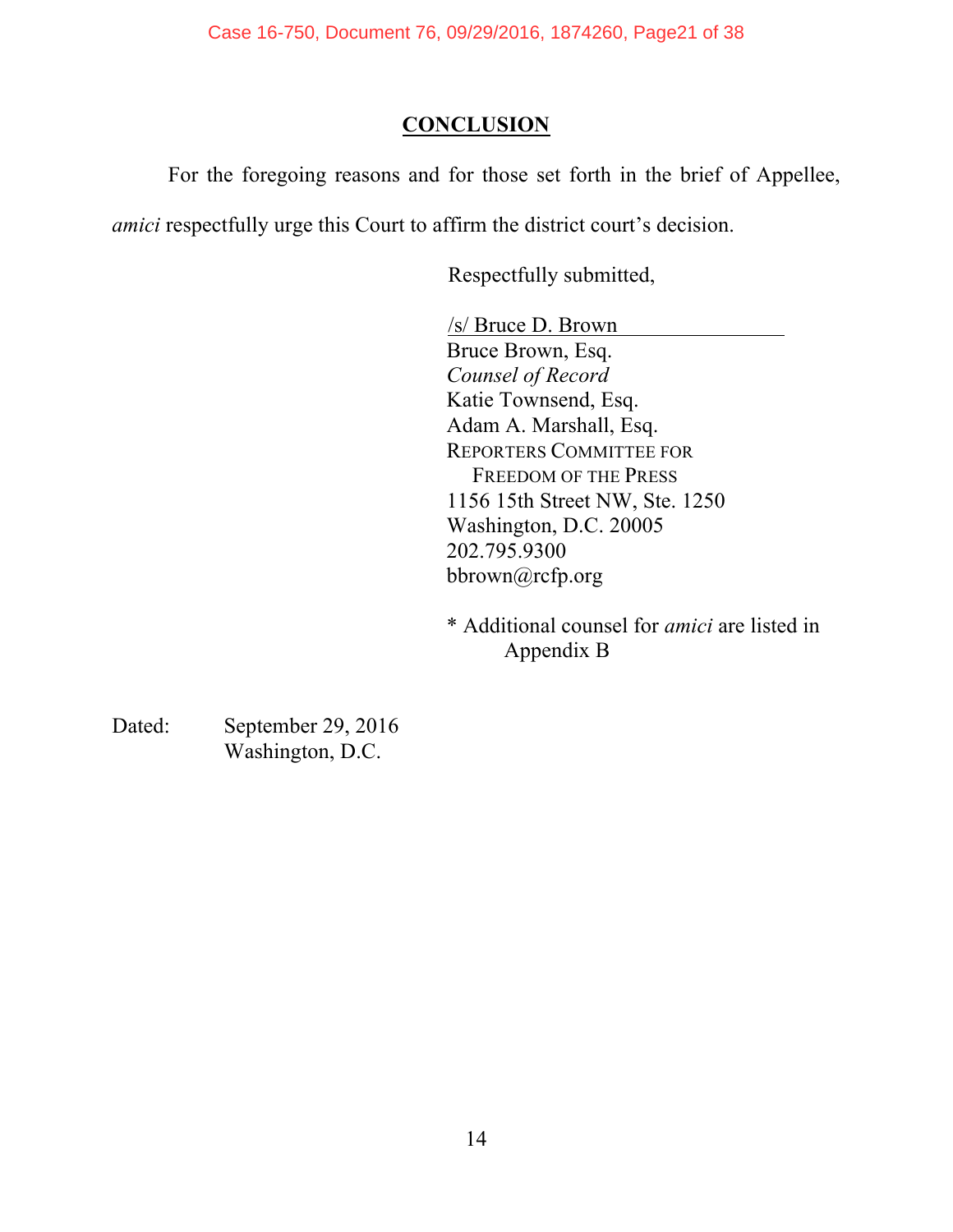#### **CERTIFICATE OF COMPLIANCE WITH RULE 32(a)**

- 1. This brief complies with the type-volume limitation of Federal Rule of Appellate Procedure 32(a) because this brief contains 3,238 words, excluding the parts of the brief exempted Federal Rule of Appellate Procedure  $32(a)(7)(B)(iii)$ .
- 2. This brief complies with the typeface requirements of Federal Rule of Appellate Procedure 32(a)(5) and the type style requirements of Rule 32(a)(6) because this brief has been prepared in a proportionally spaced typeface using Microsoft Word 2016 in 14-point Time New Roman font.

/s/ Bruce D. Brown Bruce Brown, Esq. *Counsel of Record*

Dated: September 29, 2016 Washington, D.C.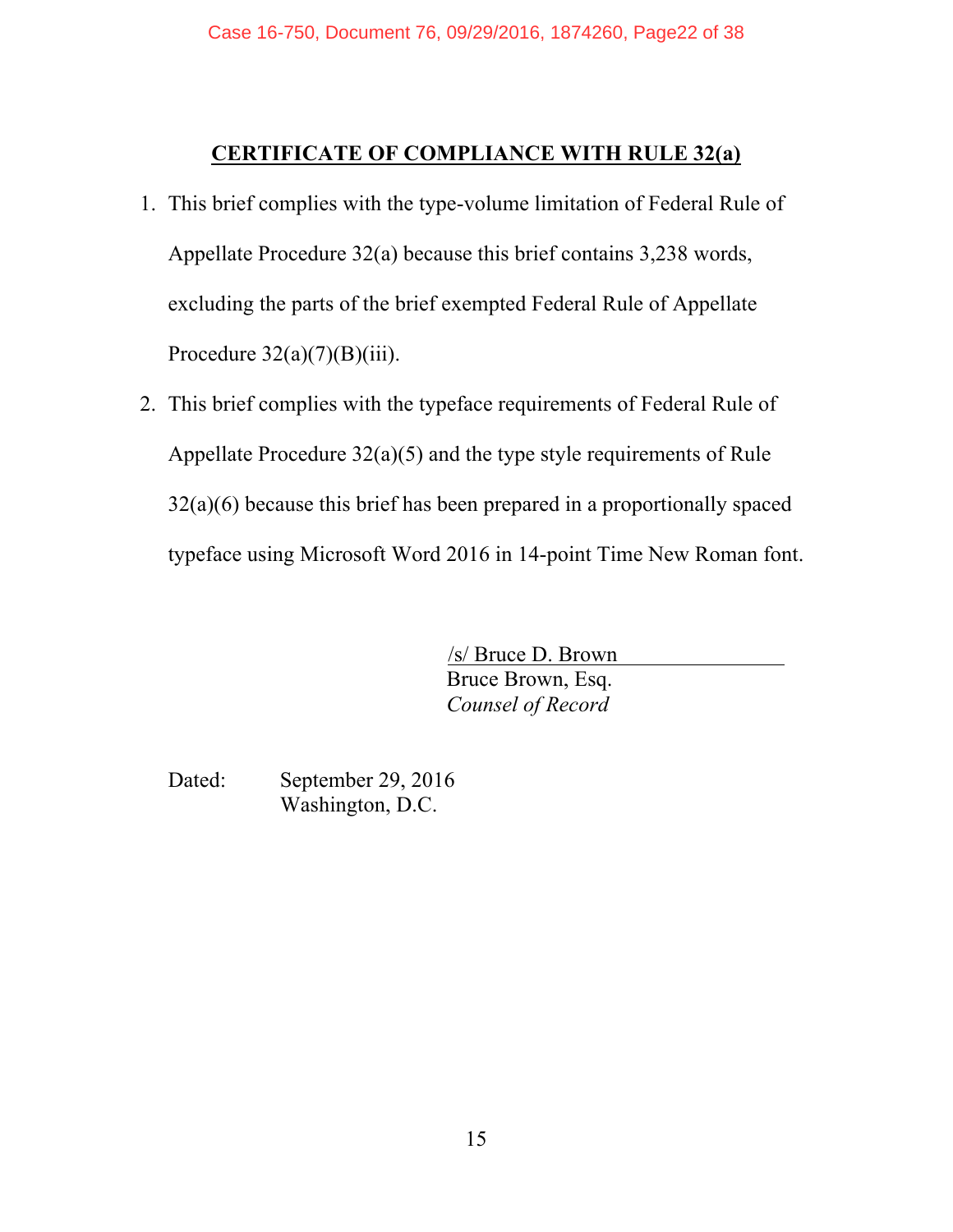#### **APPENDIX A:**

#### **IDENTITIES AND INTERESTS OF** *AMICI CURIAE*

With some 500 members, **American Society of News Editors** ("ASNE") is an organization that includes directing editors of daily newspapers throughout the Americas. ASNE changed its name in April 2009 to American Society of News Editors and approved broadening its membership to editors of online news providers and academic leaders. Founded in 1922 as American Society of Newspaper Editors, ASNE is active in a number of areas of interest to top editors with priorities on improving freedom of information, diversity, readership and the credibility of newspapers.

**Association of Alternative Newsmedia** ("AAN") is a not-for-profit trade association for 130 alternative newspapers in North America, including weekly papers like The Village Voice and Washington City Paper. AAN newspapers and their websites provide an editorial alternative to the mainstream press. AAN members have a total weekly circulation of seven million and a reach of over 25 million readers.

**The Association of American Publishers, Inc.** ("AAP") is the national trade association of the U.S. book publishing industry. AAP's members include most of the major commercial book publishers in the United States, as well as smaller and nonprofit publishers, university presses and scholarly societies. AAP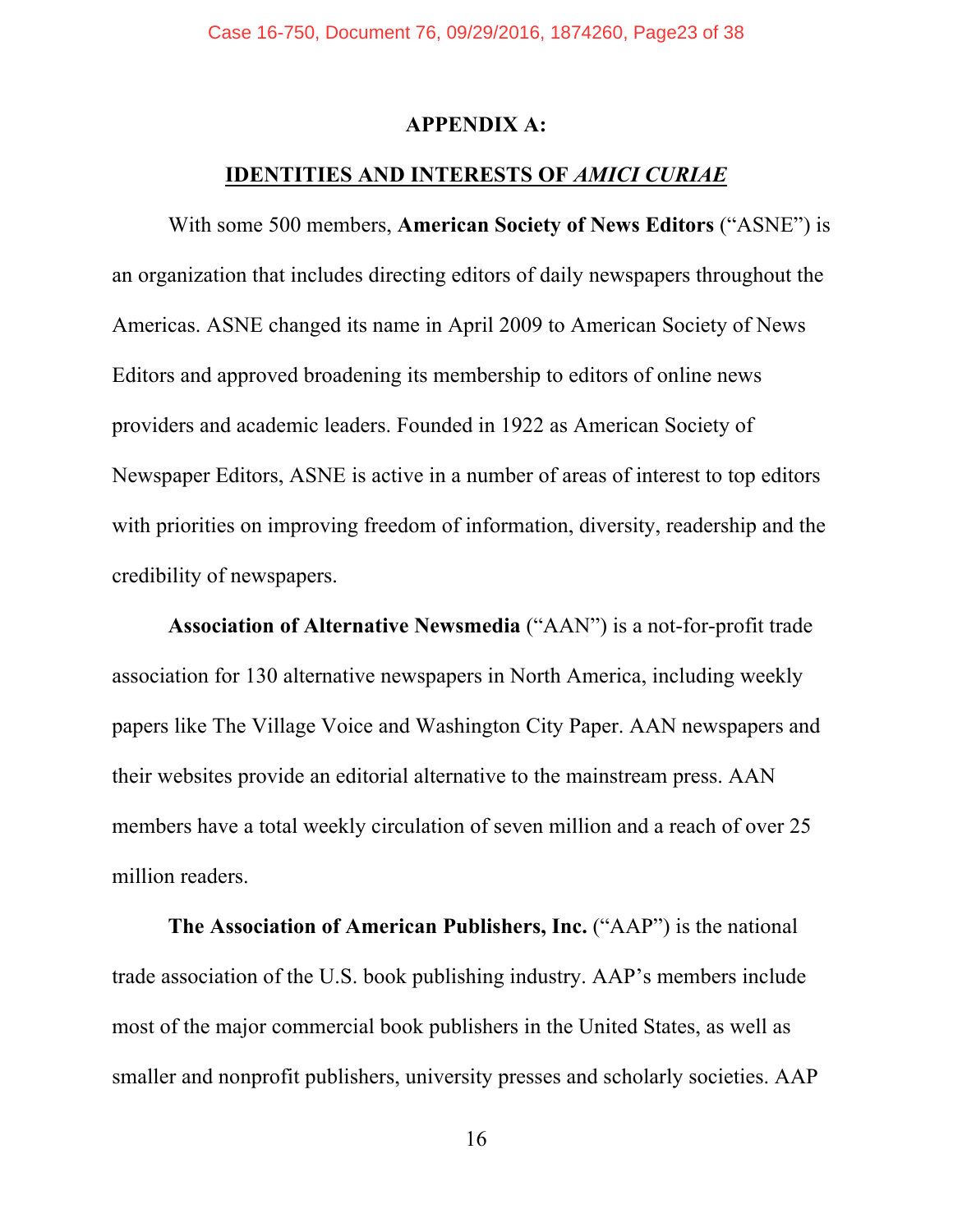members publish hardcover and paperback books in every field, educational materials for the elementary, secondary, postsecondary and professional markets, scholarly journals, computer software and electronic products and services. The Association represents an industry whose very existence depends upon the free exercise of rights guaranteed by the First Amendment.

**The E.W. Scripps Company** serves audiences and businesses through television, radio and digital media brands, with 33 television stations in 24 markets. Scripps also owns 34 radio stations in eight markets, as well as local and national digital journalism and information businesses, including mobile video news service Newsy and weather app developer WeatherSphere. Scripps owns and operates an award-winning investigative reporting newsroom in Washington, D.C. and serves as the long-time steward of the nation's largest, most successful and longest-running educational program, the Scripps National Spelling Bee.

**First Look Media Works, Inc.** is a new non-profit digital media venture that produces The Intercept, a digital magazine focused on national security reporting.

**Gannett Co., Inc.** is an international news and information company that publishes 109 daily newspapers in the United States and Guam, including USA TODAY. Each weekday, Gannett's newspapers are distributed to an audience of more than 8 million readers and the digital and mobile products associated with the

17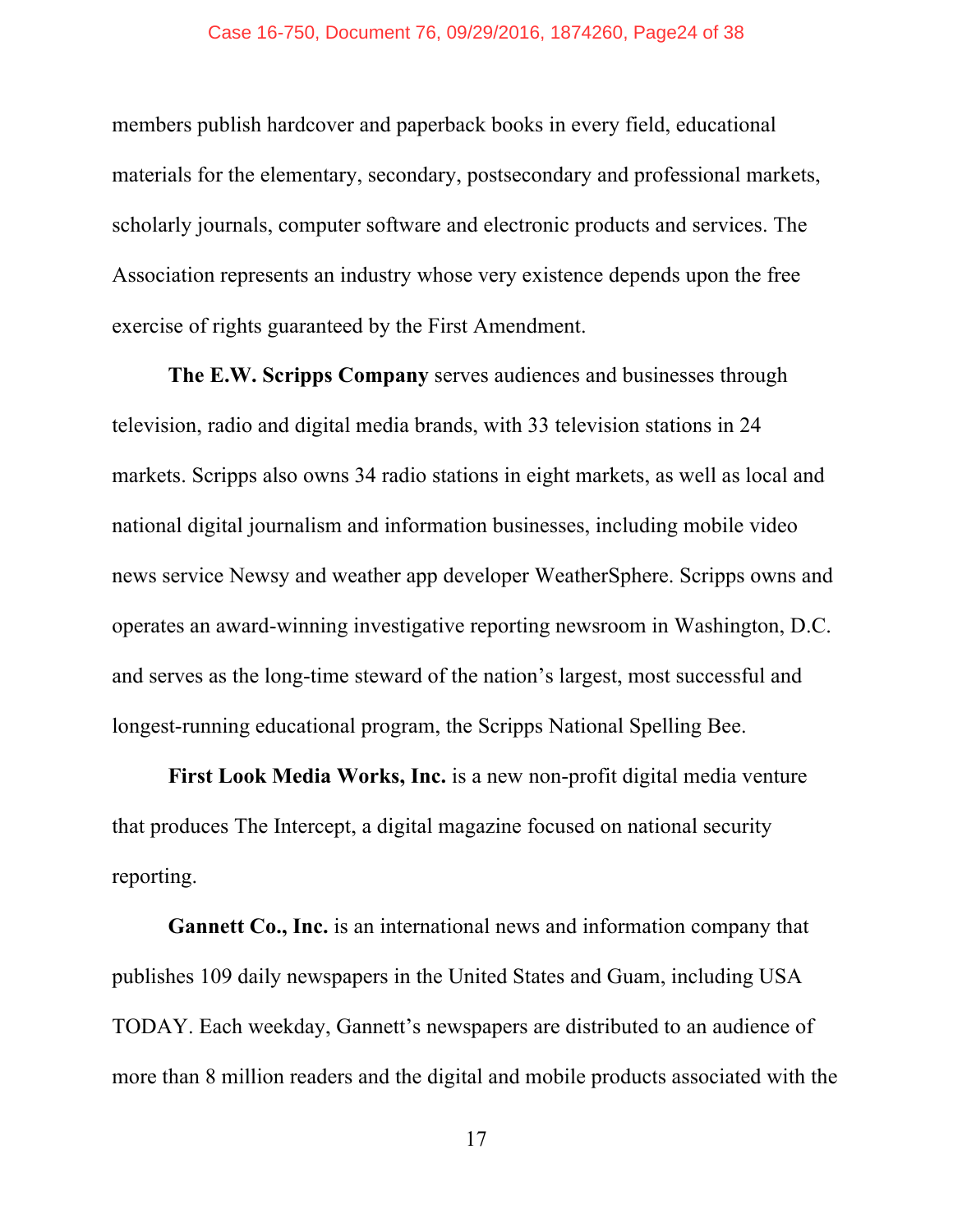#### Case 16-750, Document 76, 09/29/2016, 1874260, Page25 of 38

company's publications serve online content to more than 100 million unique visitors each month.

**The International Documentary Association (IDA)** is dedicated to building and serving the needs of a thriving documentary culture. Through its programs, the IDA provides resources, creates community, and defends rights and freedoms for documentary artists, activists, and journalists.

**The Investigative Reporting Workshop**, a project of the School of Communication (SOC) at American University, is a nonprofit, professional newsroom. The Workshop publishes in-depth stories at investigativereportingworkshop.org about government and corporate accountability, ranging widely from the environment and health to national security and the economy.

**The McClatchy Company** is a 21st century news and information leader, publisher of iconic brands such as the Miami Herald, The Kansas City Star, The Sacramento Bee, The Charlotte Observer, The (Raleigh) News and Observer, and the (Fort Worth) Star-Telegram. McClatchy operates media companies in 28 U.S. markets in 14 states, providing each of its communities with high-quality news and advertising services in a wide array of digital and print formats. McClatchy is headquartered in Sacramento, Calif., and listed on the New York Stock Exchange under the symbol MNI.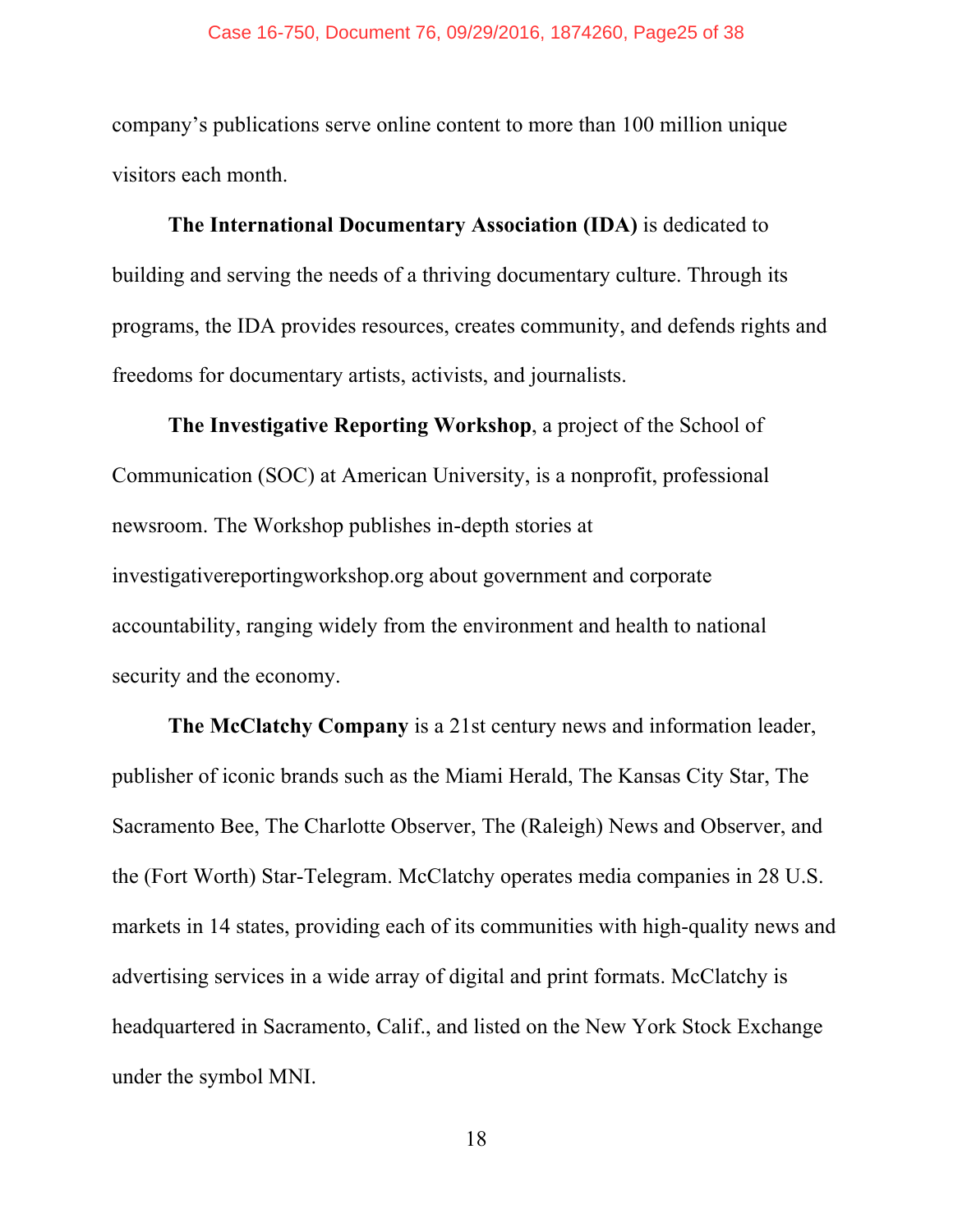**The Media Consortium** is a network of the country's leading, progressive, independent media outlets. Our mission is to amplify independent media's voice, increase our collective clout, leverage our current audience and reach new ones.

**The Media Law Resource Center, Inc.** ("MLRC") is a non-profit professional association for content providers in all media, and for their defense lawyers, providing a wide range of resources on media and content law, as well as policy issues. These include news and analysis of legal, legislative and regulatory developments; litigation resources and practice guides; and national and international media law conferences and meetings. The MLRC also works with its membership to respond to legislative and policy proposals, and speaks to the press and public on media law and First Amendment issues. The MLRC was founded in 1980 by leading American publishers and broadcasters to assist in defending and protecting free press rights under the First Amendment.

**MPA – The Association of Magazine Media**, ("MPA") is the largest industry association for magazine publishers. The MPA, established in 1919, represents over 175 domestic magazine media companies with more than 900 magazine titles. The MPA represents the interests of weekly, monthly and quarterly publications that produce titles on topics that cover politics, religion, sports, industry, and virtually every other interest, avocation or pastime enjoyed by Americans. The MPA has a long history of advocating on First Amendment issues.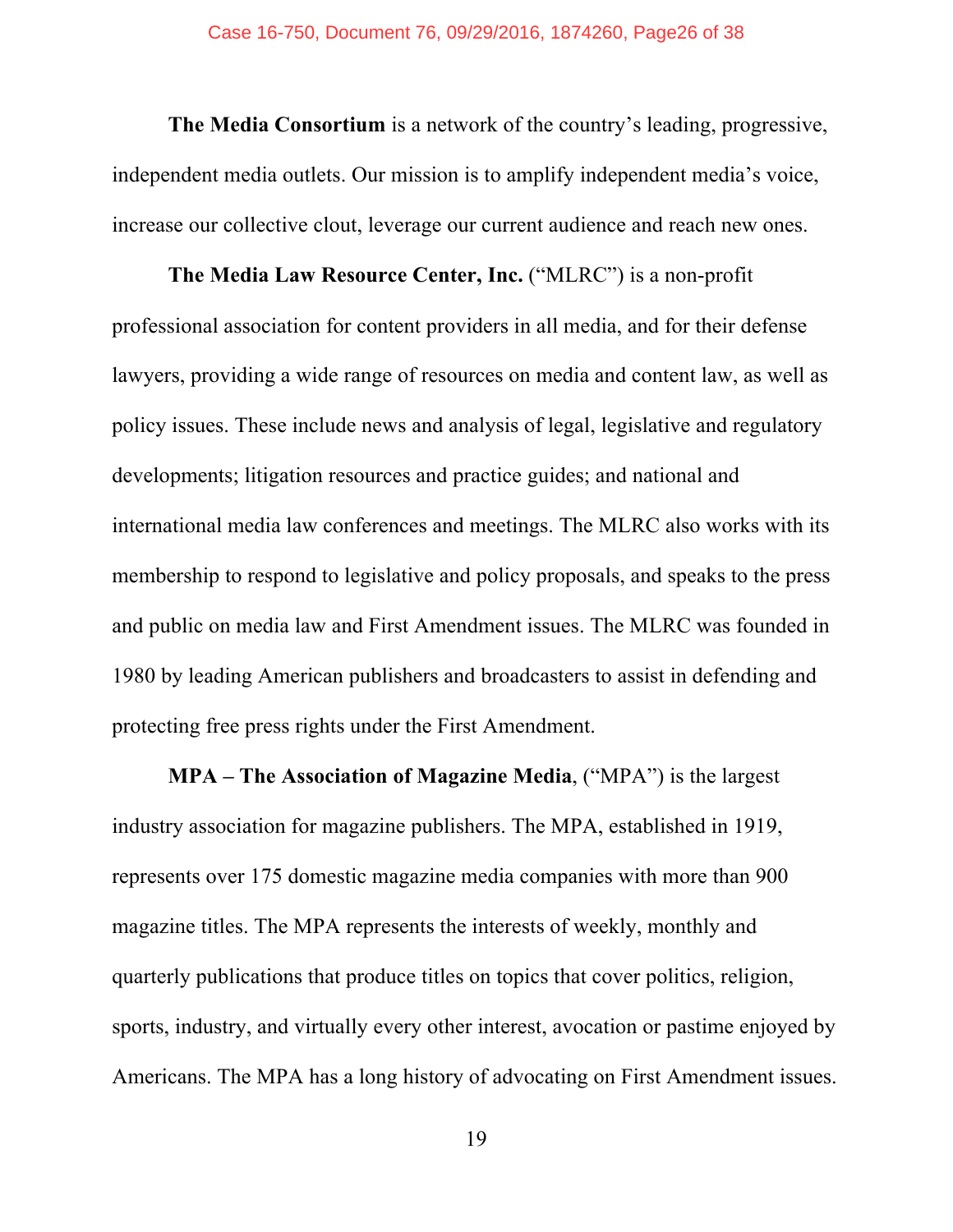**The National Press Club** is the world's leading professional organization for journalists. Founded in 1908, the Club has 3,100 members representing most major news organizations. The Club defends a free press worldwide. Each year, the Club holds over 2,000 events, including news conferences, luncheons and panels, and more than 250,000 guests come through its doors.

**The National Press Photographers Association** ("NPPA") is a 501(c)(6) non-profit organization dedicated to the advancement of visual journalism in its creation, editing and distribution. NPPA's approximately 7,000 members include television and still photographers, editors, students and representatives of businesses that serve the visual journalism industry. Since its founding in 1946, the NPPA has vigorously promoted the constitutional rights of journalists as well as freedom of the press in all its forms, especially as it relates to visual journalism. The submission of this brief was duly authorized by Mickey H. Osterreicher, its General Counsel.

**NBCUniversal Media, LLC** is one of the world's leading media and entertainment companies in the development, production and marketing of news, entertainment and information to a global audience. Among other businesses, NBCUniversal Media, LLC owns and operates the NBC television network, the Spanish-language television network Telemundo, NBC News, several news and entertainment networks, including MSNBC and CNBC, and a television-stations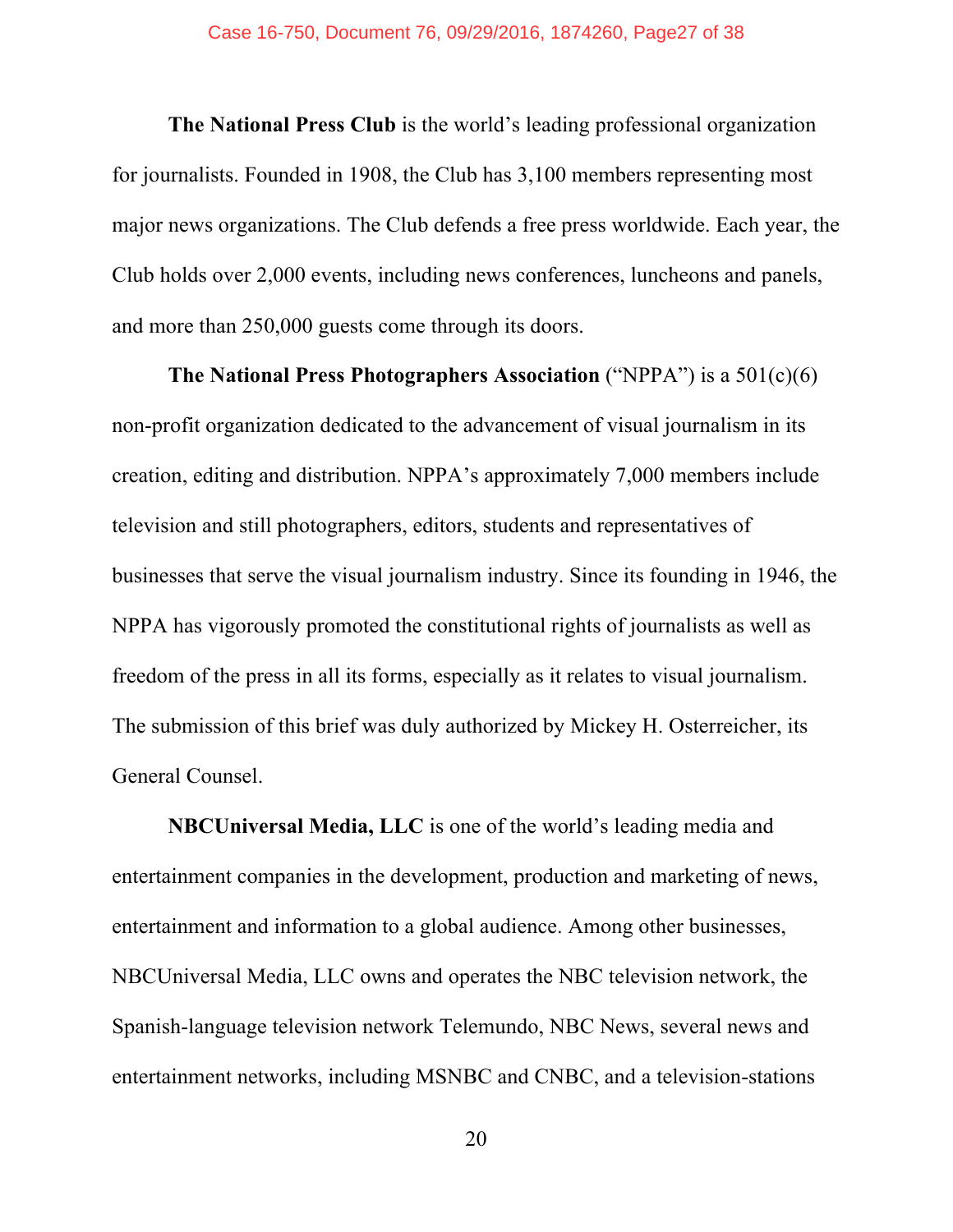group consisting of owned-and-operated television stations, including WNBC in New York, that produce substantial amounts of local news, sports and public affairs programming. NBC News produces the "Today" show, "NBC Nightly News with Brian Williams," "Dateline NBC," "Rock Center with Brian Williams" and "Meet the Press" and operates NBCNews.com.

**The New York Times Company** is the publisher of *The New York Times* and *The International Times*, and operates the news website nytimes.com.

**The News Guild – CWA** is a labor organization representing more than 30,000 employees of newspapers, newsmagazines, news services and related media enterprises. Guild representation comprises, in the main, the advertising, business, circulation, editorial, maintenance and related departments of these media outlets. The News Guild is a sector of the Communications Workers of America. CWA is America's largest communications and media union, representing over 700,000 men and women in both private and public sectors.

**Online News Association** ("ONA") is the world's largest association of online journalists. ONA's mission is to inspire innovation and excellence among journalists to better serve the public. ONA's more than 2,000 members include news writers, producers, designers, editors, bloggers, technologists, photographers, academics, students and others who produce news for the Internet or other digital delivery systems. ONA hosts the annual Online News Association conference and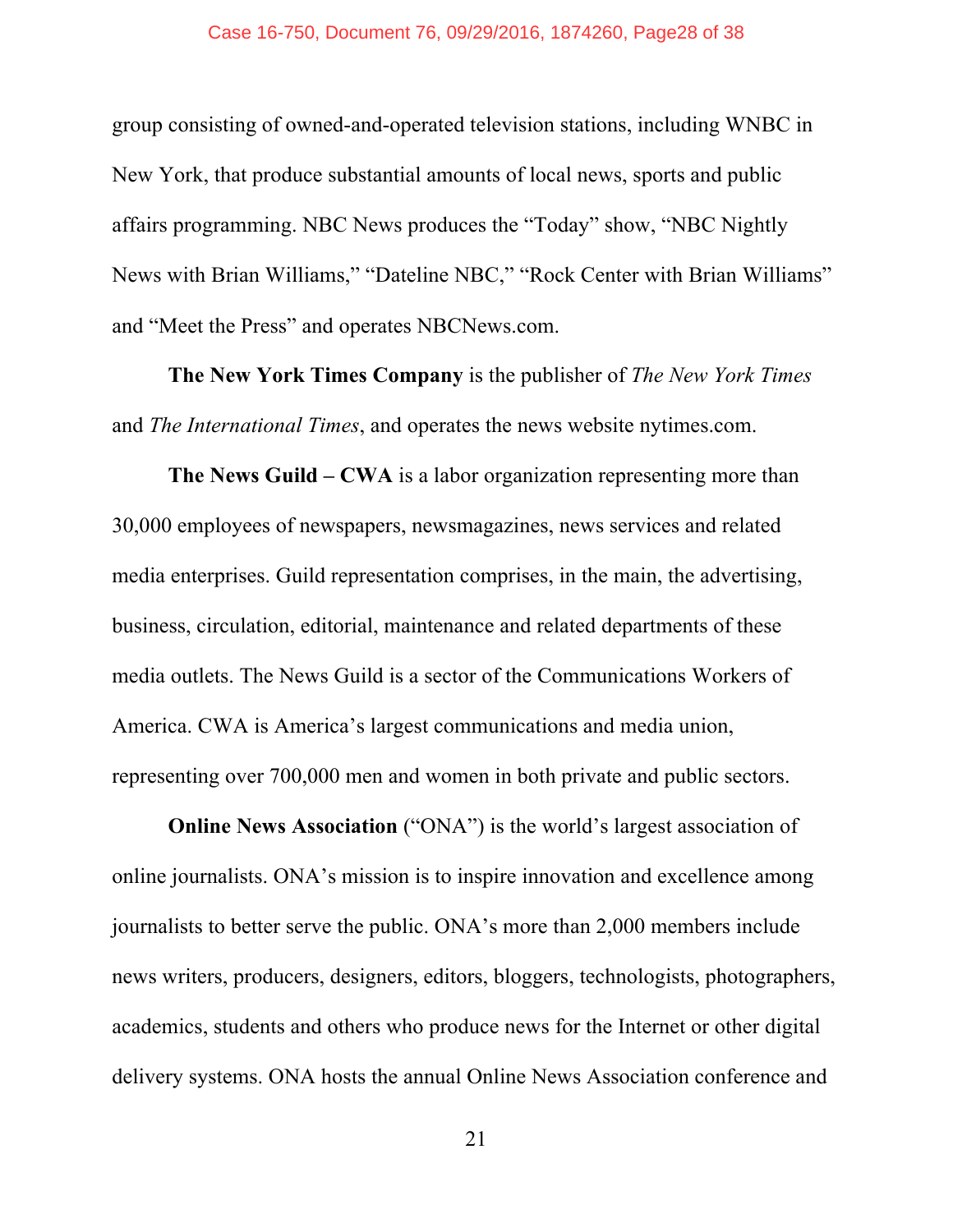administers the Online Journalism Awards. ONA is dedicated to advancing the interests of digital journalists and the public generally by encouraging editorial integrity and independence, journalistic excellence and freedom of expression and access.

**Radio Television Digital News Association** ("RTDNA") is the world's largest and only professional organization devoted exclusively to electronic journalism. RTDNA is made up of news directors, news associates, educators and students in radio, television, cable and electronic media in more than 30 countries.

RTDNA is committed to encouraging excellence in the electronic journalism industry and upholding First Amendment freedoms.

**Society of Professional Journalists** ("SPJ") is dedicated to improving and protecting journalism. It is the nation's largest and most broad-based journalism organization, dedicated to encouraging the free practice of journalism and stimulating high standards of ethical behavior. Founded in 1909 as Sigma Delta Chi, SPJ promotes the free flow of information vital to a well-informed citizenry, works to inspire and educate the next generation of journalists and protects First Amendment guarantees of freedom of speech and press.

**The Tully Center for Free Speech** began in Fall, 2006, at Syracuse University's S.I. Newhouse School of Public Communications, one of the nation's premier schools of mass communications.

22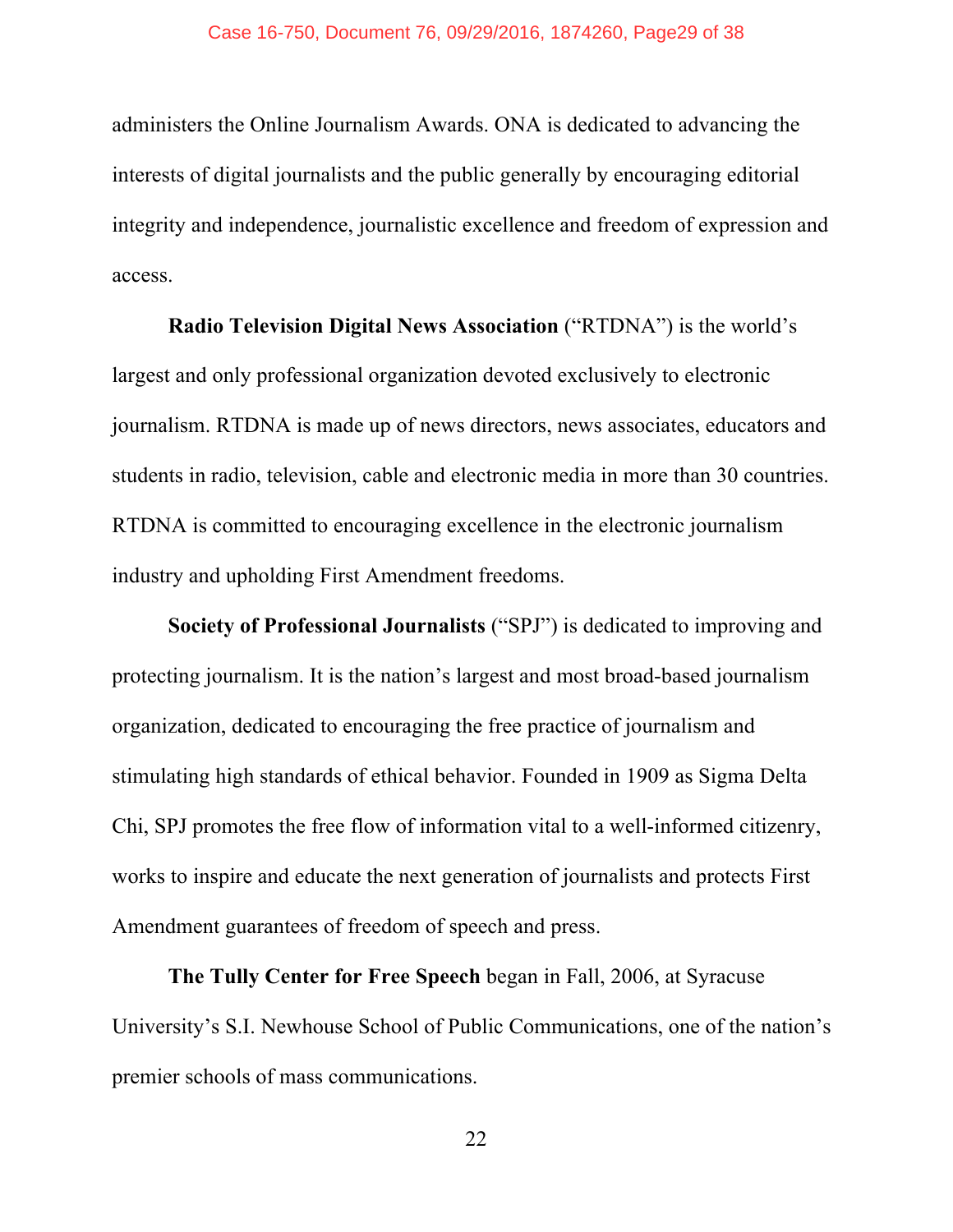**WP Company LLC** (d/b/a The Washington Post) publishes one of the nation's most prominent daily newspapers, as well as a website, www.washingtonpost.com, that is read by an average of more than 20 million unique visitors per month.

**WNYC** is New York's public radio station, broadcasting and streaming award-winning journalism, groundbreaking audio programming and essential talk radio to the city and beyond. WNYC is a leading member station of NPR and also broadcasts programs from the BBC World Service, along with a roster of WNYCproduced local programs that champion the stories and spirit of New York City and the surrounding region. WNYC broadcasts on 93.9 FM and AM 820 to listeners in New York and the tri-state area, and is available to audiences everywhere at WNYC.org, the WNYC app and through major digital radio services.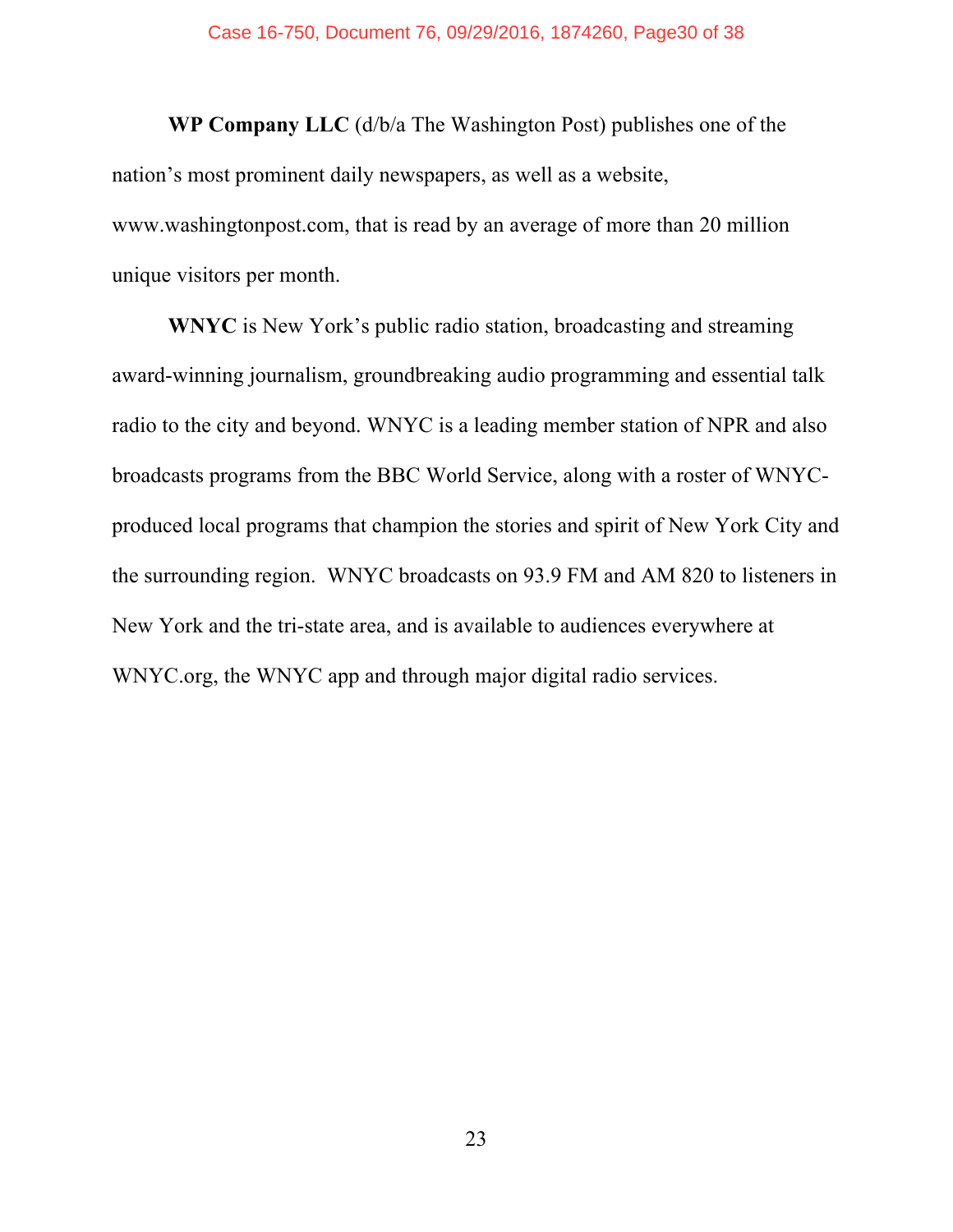#### **APPENDIX B:**

## **CORPORATE DISCLOSURE STATEMENTS OF** *AMICI CURIAE*

American Society of News Editors is a private, non-stock corporation that has no parent.

Association of Alternative Newsmedia has no parent corporation and does not issue any stock.

The Association of American Publishers, Inc. is a nonprofit organization that has no parent and issues no stock.

The E.W. Scripps Company is a publicly traded company with no parent company. No individual stockholder owns more than 10% of its stock.

First Look Media Works, Inc. is a non-profit non-stock corporation organized under the laws of Delaware. No publicly-held corporation holds an interest of 10% or more in First Look Media Works, Inc.

Gannett Co., Inc. is a publicly traded company and has no affiliates or subsidiaries that are publicly owned. No publicly held company holds 10% or more of its stock.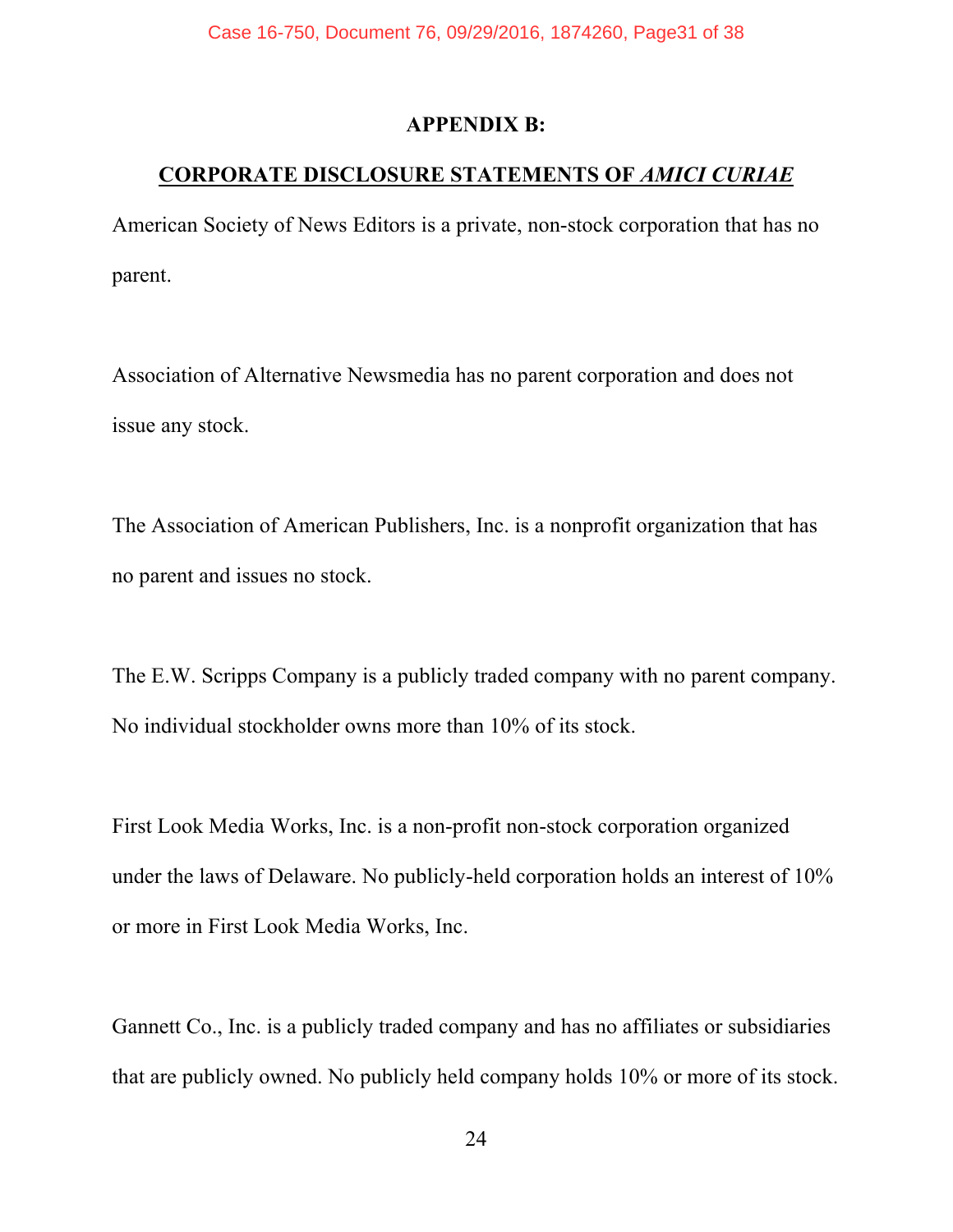#### Case 16-750, Document 76, 09/29/2016, 1874260, Page32 of 38

The International Documentary Association is an non-for-profit organization with no parent corporation and no stock.

The Investigative Reporting Workshop is a privately funded, nonprofit news organization affiliated with the American University School of Communication in Washington. It issues no stock.

The McClatchy Company is publicly traded on the New York Stock Exchange under the ticker symbol MNI. Contrarius Investment Management Limited owns 10% or more of the common stock of The McClatchy Company.

The Media Consortium has no parent corporation and no stock.

The Media Law Resource Center has no parent corporation and issues no stock.

MPA – The Association of Magazine Media has no parent companies, and no publicly held company owns more than 10% of its stock.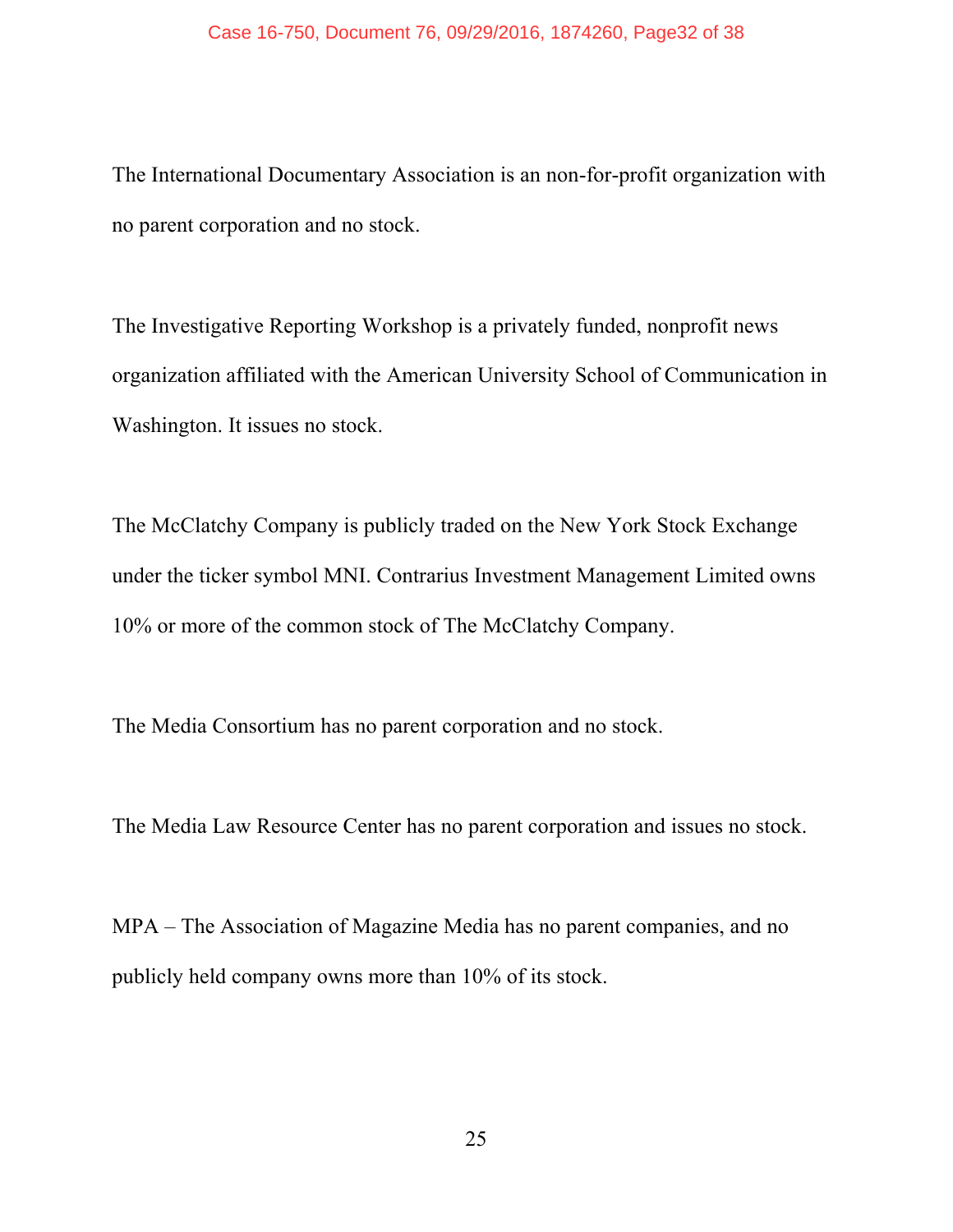The National Press Club is a not-for-profit corporation that has no parent company and issues no stock.

National Press Photographers Association is a 501(c)(6) nonprofit organization with no parent company. It issues no stock and does not own any of the party's or amicus' stock.

Comcast Corporation and its consolidated subsidiaries own 100% of the common equity interests of NBCUniversal Media, LLC.

The New York Times Company is a publicly traded company and has no affiliates or subsidiaries that are publicly owned. No publicly held company owns 10% or more of its stock.

The News Guild – CWA is an unincorporated association. It has no parent and issues no stock.

Online News Association is a not-for-profit organization. It has no parent corporation, and no publicly traded corporation owns 10% or more of its stock.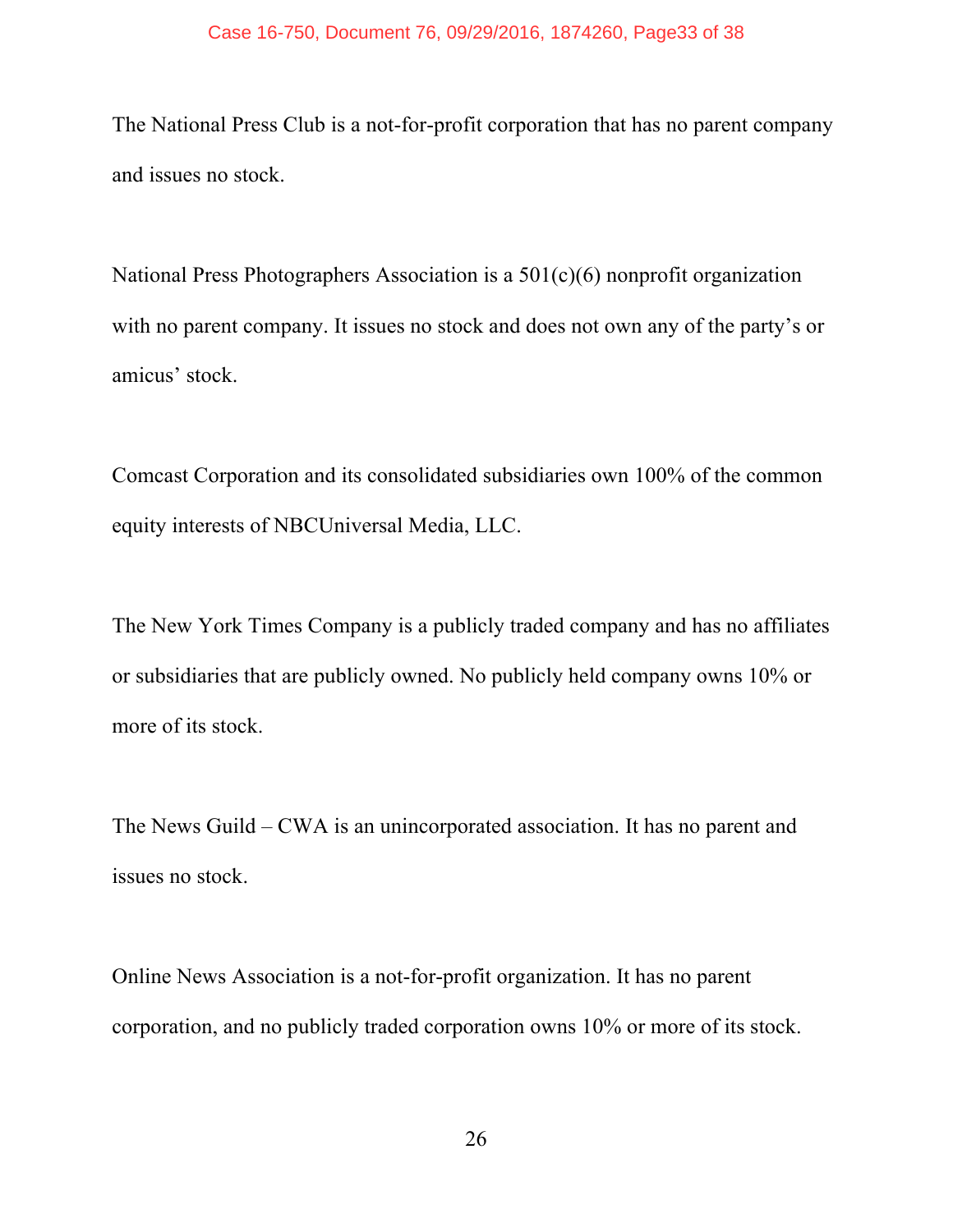Radio Television Digital News Association is a nonprofit organization that has no parent company and issues no stock.

The Reporters Committee for Freedom of the Press is an unincorporated association of reporters and editors with no parent corporation and no stock.

Society of Professional Journalists is a non-stock corporation with no parent company.

The Tully Center for Free Speech is a subsidiary of Syracuse University.

WP Company LLC d/b/a The Washington Post is a wholly owned subsidiary of Nash Holdings LLC. Nash Holdings LLC is privately held and does not have any outstanding securities in the hands of the public.

WNYC is part of New York Public Radio, a privately supported, not-for-profit organization that has no parent company and issues no stock.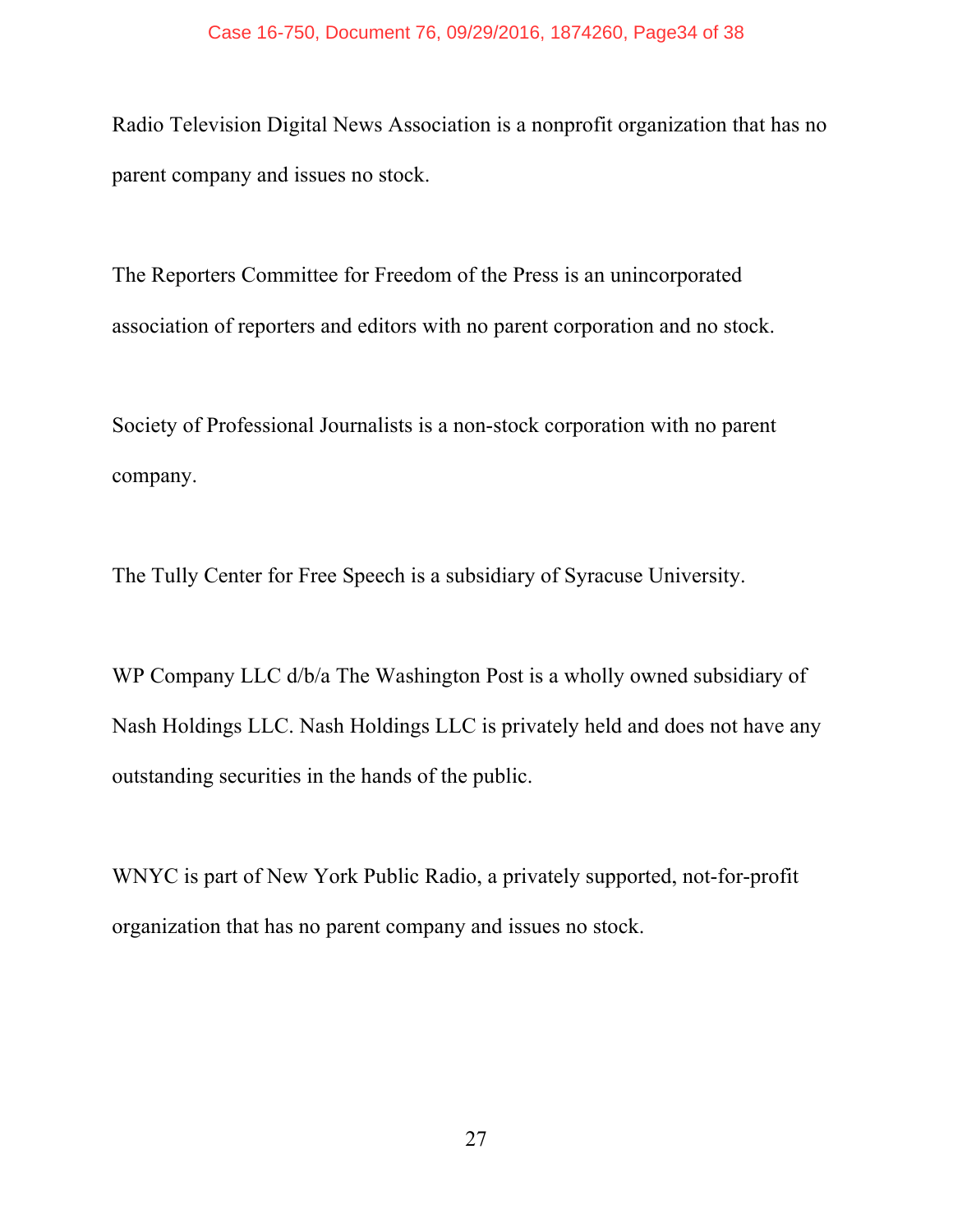#### **APPENDIX C:**

#### **OF COUNSEL FOR** *AMICI CURIAE*

Kevin M. Goldberg Fletcher, Heald & Hildreth, PLC 1300 N. 17th St., 11th Floor Arlington, VA 22209 *Counsel for American Society of News Editors and Association of Alternative Newsmedia*

Jonathan Bloom Weil, Gotshal & Manges LLP 767 Fifth Avenue New York, NY 10153 *Counsel for The Association of American Publishers, Inc*.

David M. Giles Vice President Deputy General Counsel The E.W. Scripps Company 312 Walnut St., Suite 2800 Cincinnati, OH 45202

Lynn Oberlander General Counsel, Media **Operations** First Look Media Works, Inc. 18th Floor 114 Fifth Avenue New York, NY 10011

Barbara W. Wall Senior Vice President & Chief Legal Officer Gannett Co., Inc. 7950 Jones Branch Drive McLean, VA 22107 (703)854-6951

Juan Cornejo The McClatchy Company 2100 Q Street Sacramento, CA 95816

George Freeman Media Law Resource Center 520 Eighth Avenue North Tower, 20th Floor New York, NY 10018 Telephone: (212) 337-0200 Telecopier: (212) 337-9893 Email: gfreeman@medialaw.org

James Cregan Executive Vice President MPA – The Association of Magazine Media 1211 Connecticut Ave. NW Suite 610 Washington, DC 20036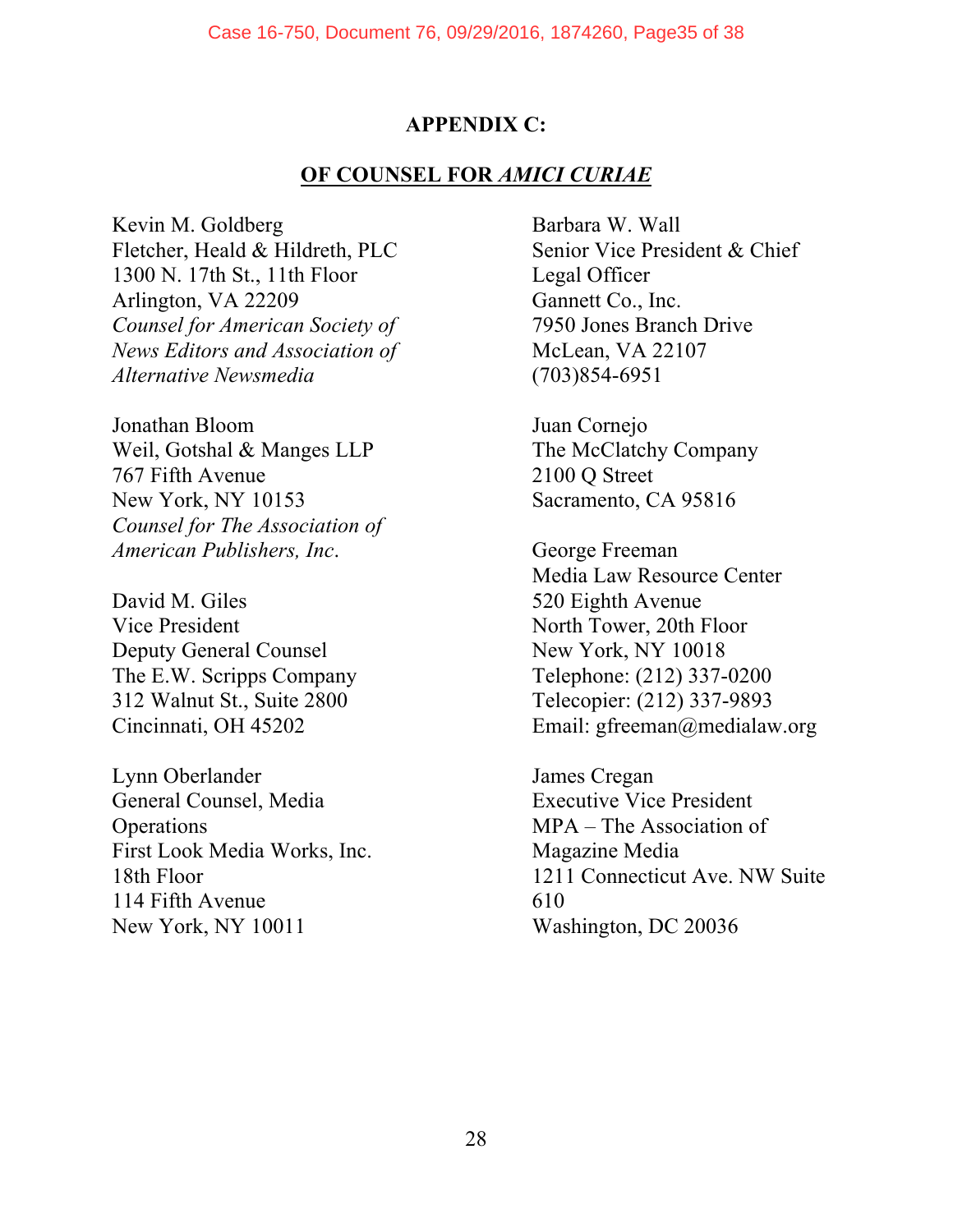#### Case 16-750, Document 76, 09/29/2016, 1874260, Page36 of 38

Charles D. Tobin Holland & Knight LLP 800 17th Street, NW Suite 1100 Washington, DC 20006 *Counsel for The National Press Club*

Mickey H. Osterreicher 1100 M&T Center, 3 Fountain Plaza, Buffalo, NY 14203 *Counsel for National Press Photographers Association*

Beth R. Lobel, Esq. Senior Vice President, NBCUniversal News Group NBCUniversal Media, LLC 30 Rockefeller Plaza New York, NY 10112

David McCraw V.P./Assistant General Counsel The New York Times Company 620 Eighth Avenue New York, NY 10018

Barbara L. Camens Barr & Camens 1025 Connecticut Ave., NW Suite 712 Washington, DC 20036 *Counsel for The Newspaper Guild – CWA*

Laura R. Handman Alison Schary Davis Wright Tremaine LLP 1919 Pennsylvania Avenue, NW Suite 800 Washington, DC 20006

Thomas R. Burke Davis Wright Tremaine LLP Suite 800 500 Montgomery Street San Francisco, CA 94111 *Counsel for Online News Association*

Kathleen A. Kirby Wiley Rein LLP 1776 K St., NW Washington, DC 20006 *Counsel for Radio Television Digital News Association*

Bruce W. Sanford Mark I. Bailen James Romoser Baker & Hostetler LLP 1050 Connecticut Ave., NW Suite 1100 Washington, DC 20036 *Counsel for Society of Professional Journalists*

John B. Kennedy James A. McLaughlin Kalea S. Clark The Washington Post 1150 15th Street, N.W. Washington, D.C. 20071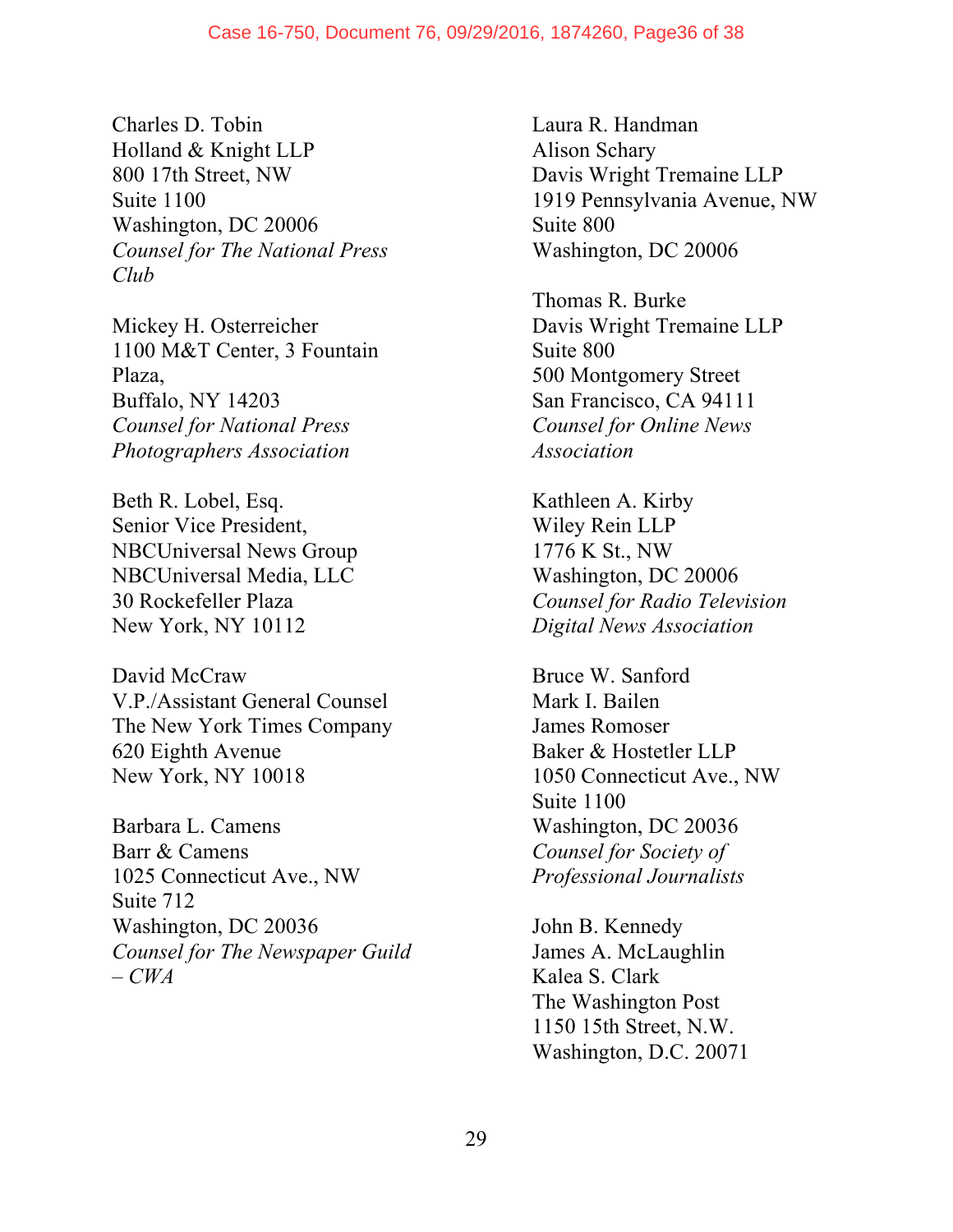Ivan Zimmerman General Counsel New York Public Radio 160 Varick Street New York, NY 10013